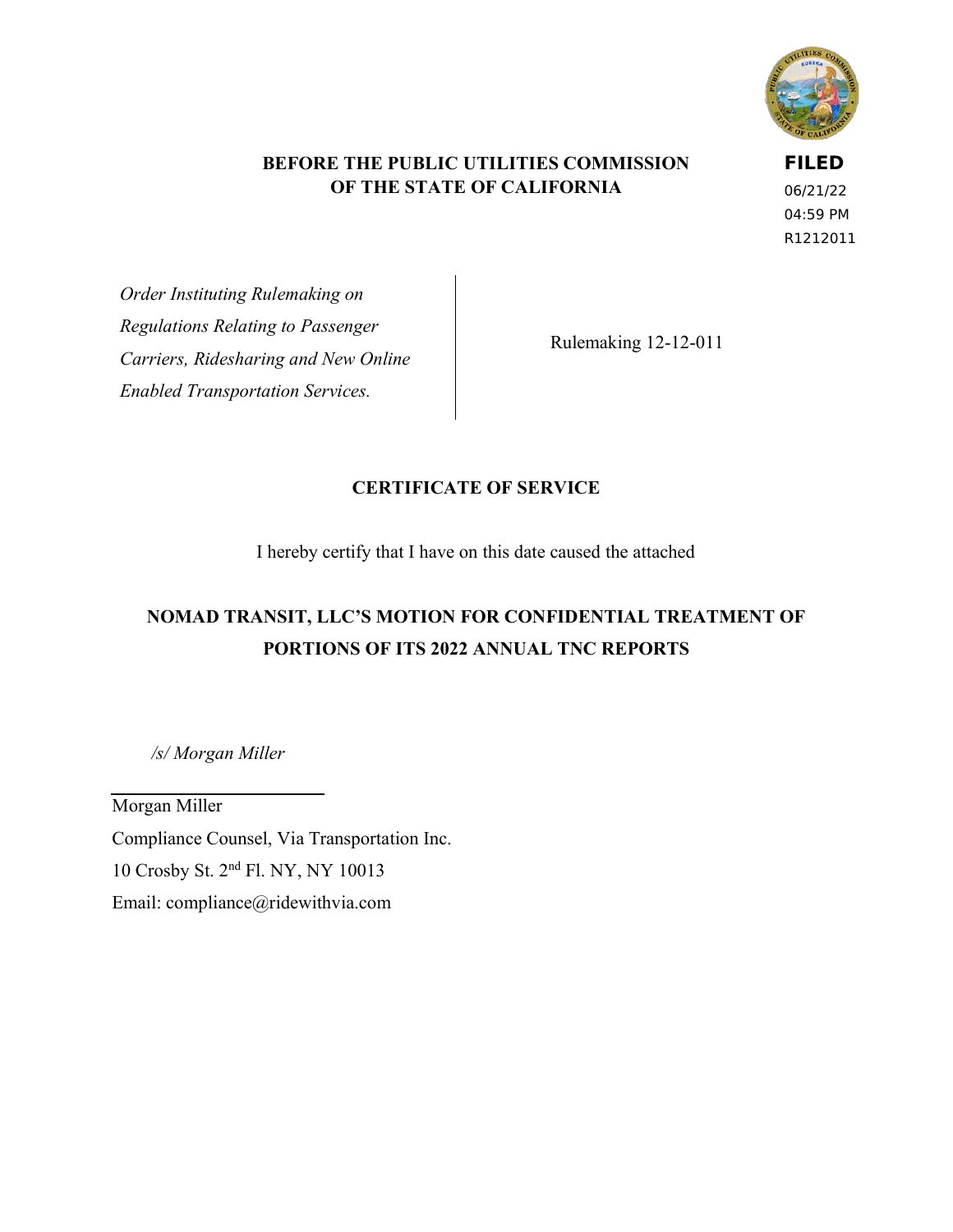### *CALIFORNIA PUBLIC UTILITIES COMMISSION*

## *Service Lists*

*PROCEEDING: R1212011 - CPUC - OIR ON REGULA*

*FILER: CPUC*

*LIST NAME: LIST*

*LAST CHANGED: JUNE 21, 2022*

#### *Parties*

*CHRISTINE MAILLOUX DAVID AZEVEDO TELECOMMUNICATIONS ATTORNEY ASSOCIATE STATE DIR THE UTILITY REFORM NETWORK AARP CALIFORNIA EMAIL ONLY 1415 L STREET, STE, 960 EMAIL ONLY, CA 00000 SACRAMENTO, CA 00000*  FOR: THE UTILITY REFORM NETWORK FOR: AARP CALIFORNIA

*KATHERINE CIMA KEVIN HATFIELD*  BUSINESS ANALYST **HAILO CAB** *EVERCAR EMAIL ONLY 3415 SEPULVEDA BLVD. EMAIL ONLY, NY 00000*  LOS ANGELES, CA 00000 FOR: HAILO CAB *FOR: EVERCAR* 

*MIKE MONTGOMERY PETER LEROE-MUNOZ EMAIL ONLY EMAIL ONLY GROUP* 

*CEO EMAIL ONLY* 

*EXECUTIVE DIR. GENERAL COUNSEL & VICE PRESIDENT CALINNOVATES SILICON VALLEY LEADERSHIP EMAIL ONLY, CA 00000 EMAIL ONLY, CA 00000 FOR: CALINNOVATES FOR: SILICON VALLEY LEADERSHIP* 

*STEVEN SCHOEFFLER WALTER BLAKE DERBY ERIDESHARE, INC. EMAIL ONLY, CA 00000*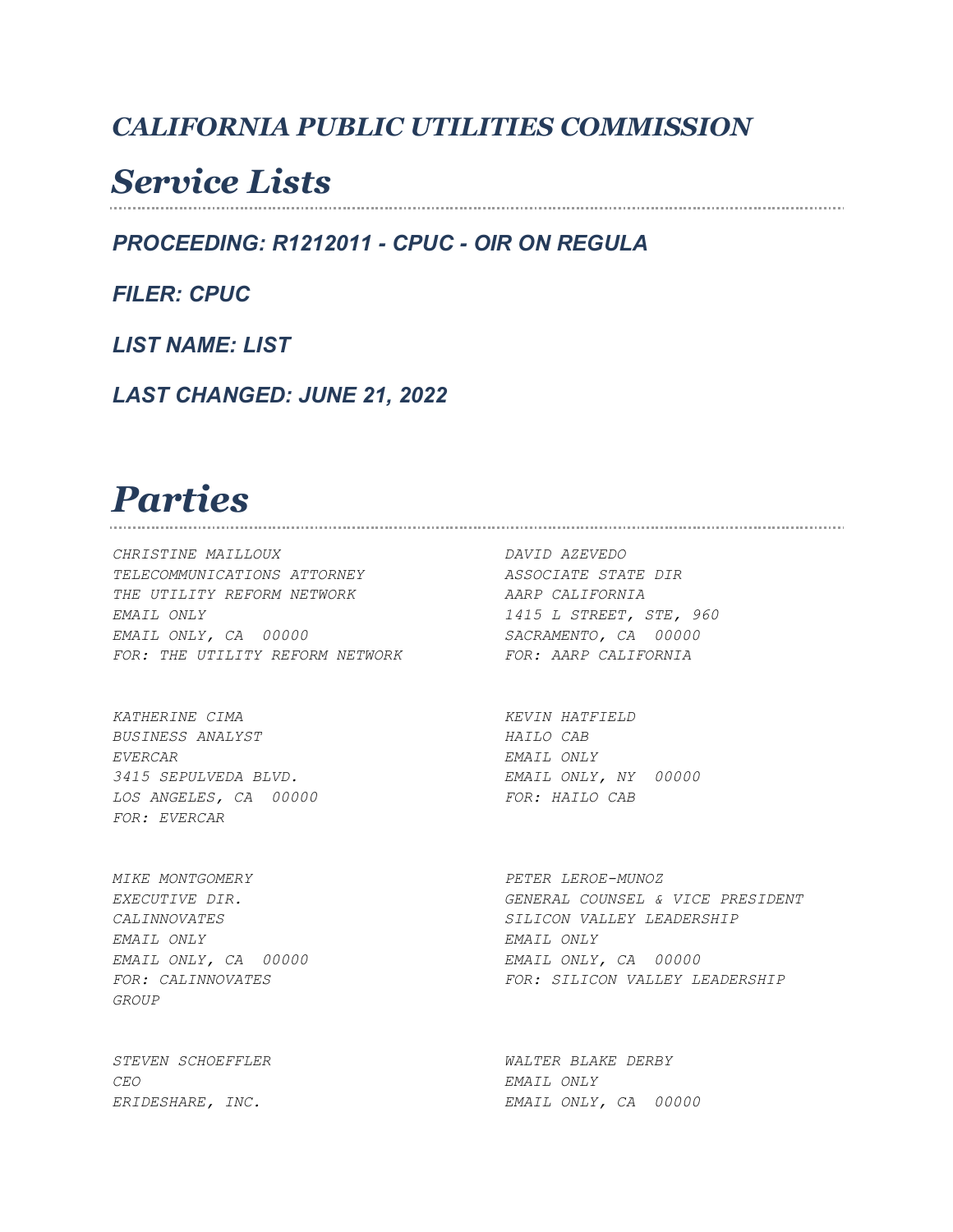*EMAIL ONLY, IL 00000 FOR: ERIDESHARE, INC.* 

*ERIN ABRAMS MATTHEW DAUS OFFICER IATR LLP 10 CROSBY ST. 2ND FL. 156 WEST 56TH STREET NEW YORK, NY 10013 NEW YORK, NY 10019* 

*ANNE MARIE LEWIS, PH.D ARIEL S. WOLF SR DIR - TECHNOLOGY COUNSEL ALLIANCE FOR AUTOMOTIVE INNOVATION SELF-DRIVING COALITION FOR SAFER STREETS 1050 K ST. NW, STE. 650 600 MASSACHUSETTS AVE. NW WASHINGTON, DC 20001 WASHINGTON, DC 20001 FOR: ALLIANCE FOR AUTOMOTIVE INNOVATION FOR: SELF-DRIVING COALITION FOR SAFER* 

*JON POTTER JONATHAN WEINBERGER PRESIDENT & CO-FOUNDER ALLIANCE OF AUTOMOBILE MANUFACTURERS APPLICATION DEVELOPERS ALLIANCE 803 7TH STREET, NW, SUITE 300 1015 - 7TH STREET NAW, 2ND FLOOR WASHINGTON, DC 20001 WASHINGTON, DC 20001 FOR: ALLIANCE OF AUTOMOBILE FOR: APPLICATION DEVELOPERS ALLIANCE MANUFACTURERS (ADA)* 

*KAREN BAKER SCOTT BERKOWITZ MANAGING PARTNER PRESIDENT NETWORK 655 15TH ST NW SUITE 800 1220 L ST NW, SUITE 500 WASHINGTON, DC 20005 WASHINGTON, DC 20005* 

*YANIRA CRUZ AMITAI BIN-NUN PRESIDENT / CEO SECURING AMERICA'S FUTURE ENERGY NATIONAL HISPANIC COUNCIL ON AGING 1111 19TH ST. NW, SUITE 406* 

*EMAIL ONLY FOR: WALTER BLAKE DERBY* 

*NOMAD TRANSIT, LLC C/O WINDEL MARX LANE & MITTENDORF,* 

FOR: NOMAD TRANSIT, LLC FOR: INTERNATIONAL ASSOCIATION OF  *TRANSPORTATION REGULATORS (IATR)* 

#### *STREETS*

*RALIANCE RAPE, ABUSE & INCEST NATIONAL* 

*FOR: RALIANCE FOR: RAPE, ABUSE & INCEST NATIONAL NETWORK (RAINN)*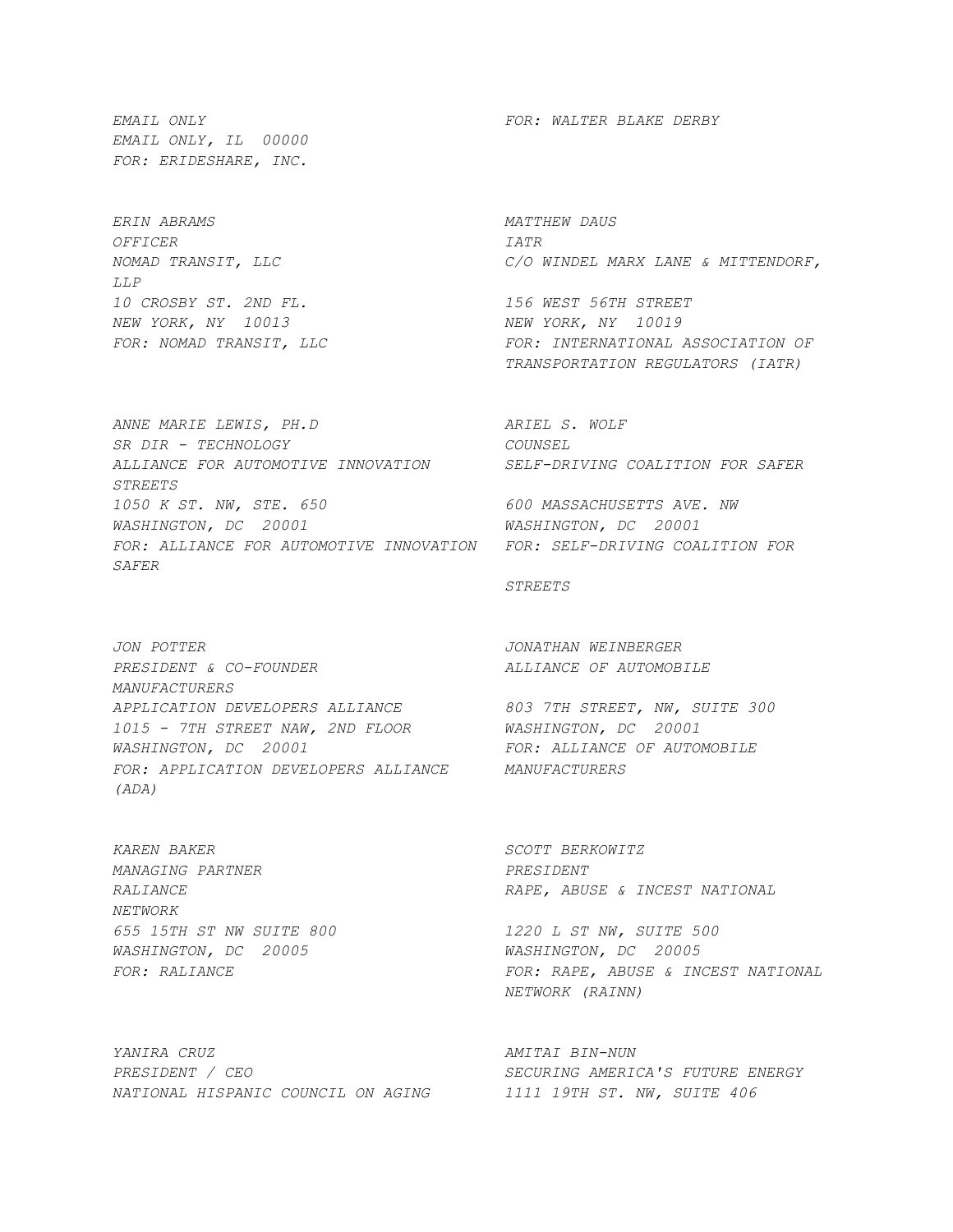*2201 12TH STREET NW, STE. 101 WASHINGTON, DC 20036 WASHINGTON, DC 20009 FOR: SECURING AMERICAô€™S FUTURE ENERGY FOR: NATIONAL HISPANIC COUNCIL ON AGING (SAFE)* 

*ALFRED LAGASSE JOHN G. PARE, JR. CEO NATIONAL FEDERATION OF THE BLIND TAXICAB, LIMOUSINE & PARATRANSIT ASSN.. 200 E WELLS STREET 3200 TOWER OAKS BLVD., STE. 220 BALTIMORE, MD 21230 ROCKVILLE, MD 20852 FOR: NATIONAL FEDERATION OF THE BLIND FOR: TAXICAB, LIMOUSINE & PARATRANSIT (NFB) ASSOCIATION (TLPA)* 

*MICHAEL HAYES ANTHONY STEPHENS*  SR. MANAGER, GOVERNMENT AFFAIRS **AMERICAN COUNCIL OF THE BLIND** *CONSUMER TECHNOLOGY ASSOCIATION 1703 N. BEAUREGARD ST., SUITE 420 1916 S. EADS STREET ALEXANDRIA, VA 22311 ARLINGTON, VA 22202 FOR: AMERICAN COUNCIL OF THE BLIND FOR: CONSUMER TECHNOLOGY ASSOCIATION (CTA)* 

*MELISSA L. SORENSON BENNIE HAMILTON EXE. DIR PRESIDENT & CFO NAPBS BETTER DAYZ, INC 2501 AERIAL CENTER PARKWAY, STE. 103 215 EAST 105TH STREET MORRISVILLE, NC 27560 LOS ANGELES, CA 90003 FOR: NATIONAL ASSOCIATION OF FOR: BENNIE HAMILTON, SELF, AND ON PROFESSIONAL BACKGROUND SCREENERS BEHALF OF BETTER DAYZ, INC (NAPBS)* 

*ASHAD HAMIDEH, PH.D SELETA J. REYNOLDS SR. DIR. - PLANNING & DEVELOPMENT GENERAL MANAGER L.A. COUNTY METRO TRANSPORT.AUTHORITY LOS ANGELES DEPARTMENT OF TRANSPORTATION ONE GATEWAY PLAZA, MS 99-23-3 100 S. MAIN ST. LOS ANGELES, CA 90012 LOS ANGELES, CA 90012 FOR: LOS ANGELES COUNTY METROPOLITAN FOR: LOS ANGELES DEPARTMENT OF TRANSPORTATION AUTHORITY TRANSPORTATION* 

*THOMAS M. DRISCHLER SARA GERSEN TAXICAB ADMIN./MGR. FRANCHISE & TAXI REG STAFF ATTORNEY L.A. DEPARTMENT OF TRANSPORTATION EARTHJUSTICE 100 S. MAIN STREET, 10TH FLR. 800 WILSHIRE BLVD., STE. 1000 LOS ANGELES, CA 90012 LOS ANGELES, CA 90017*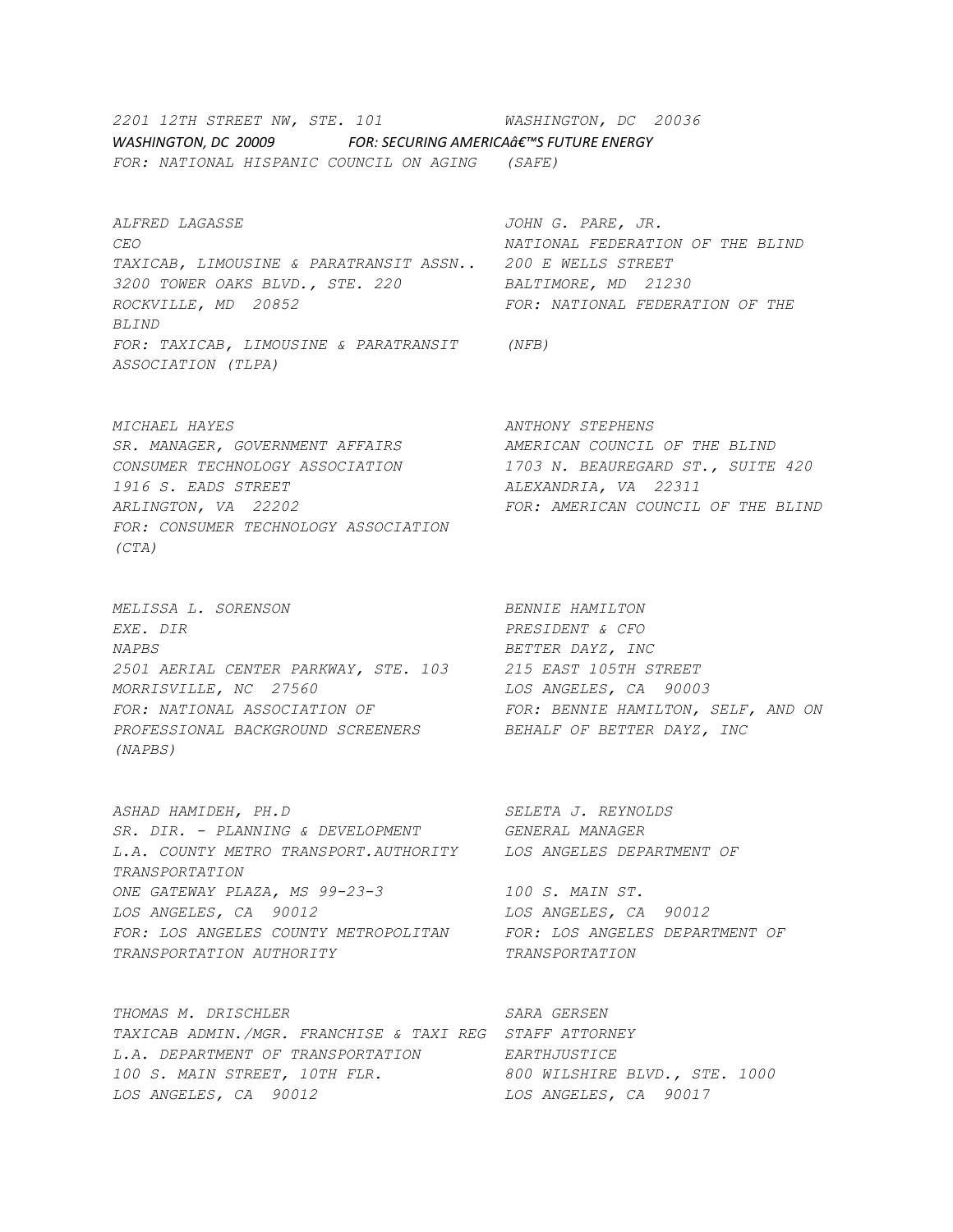FOR: CITY OF LOS ANGELES DEPT. OF FOR: SIERRA CLUB *TRANPORTATION* 

*RICH AZZOLINO GENEVIEVE GIULIANO PRESIDENT CTR DIR / FERRARO CHAIR GREATER CALIFORNIA LIVERY ASSOCIATION METRANS TRANSPORTATION CENTER 8726 SEPULVEDA BLVD., NO. 2317 UNIV. OF SO. CALIF. LOS ANGELES, CA 90045-0082 650 CHILDS WAY, RGL 216 FOR: GREATER CALIFORNIA LIVERY LOS ANGELES, CA 90089-0626 ASSOCIATION (GCLA) FOR: METRANS TRANSPORTATION CENTER* 

*CARLOS MORALES NICHOLAS GREIF CITY OF SANTA MONICA MOTIONAL AD INC. 1685 MAIN STREET 1453 3RD ST, SUITE 200 SANTA MONICA, CA 90401 SANTA MONICA, CA 90401*  FOR: CITY OF SANTA MONICA FOR: MOTIONAL AD INC.

*MARIA KEEGAN MYERS EDDIE FLORES ATTORNEY CITY TRAFFIC ENGINEER ROTHNER, SEGALL & GREENSTONE CITY OF CHULA VISTA 510 S. MARENGO AVE. 476 FOURTH AVE., BLDG. A PASADENA, CA 91101 CHULA VISTA, CA 91910 FOR: SERVICE EMPLOYEES INTERNATIONAL FOR: CITY OF CHULA VISTA UNION, LOCAL 721* 

*ALLEGRA FROST ANTOINETTE MEIER DEPUTY CITY ATTORNEY PRINCIPAL REGIONAL PLANNER CITY OF SAN DIEGO SAN DIEGO ASSOCIATION 1200 THIRD AVENUE, 11TH FLOOR 401 B STREET, STE. 800 SAN DIEGO, CA 92101 SAN DIEGO, CA 92101*  FOR: CITY OF SAN DIEGO<br>
FOR: SAN DIEGO **FOR: SAN DIEGO ASSOCIATION** OF

*RICH AZZOLINO GEOFF MATHIEUX GREATER CALIFORNIA LIVERY ASSOCIATION TICKENGO, INC. 1550 GILBRETH RD 2011 PINE COURT BURLINGAME, CA 94010 DALY CITY, CA 94014*  FOR: GREATER CALIFORNIA LIVERY FOR: TICKENGO, INC. *ASSOCIATION* 

*BERT KAUFMAN ANNE MARY MCVEIGH CORPORATE & REGULATORY AFFAIRS I WATKINS AVE.* 

*SR. TRANSPORT PLANNER SENIOR MANAGER, PUBLIC POLICY* 

 *GOVERNMENTS (SANDAG)*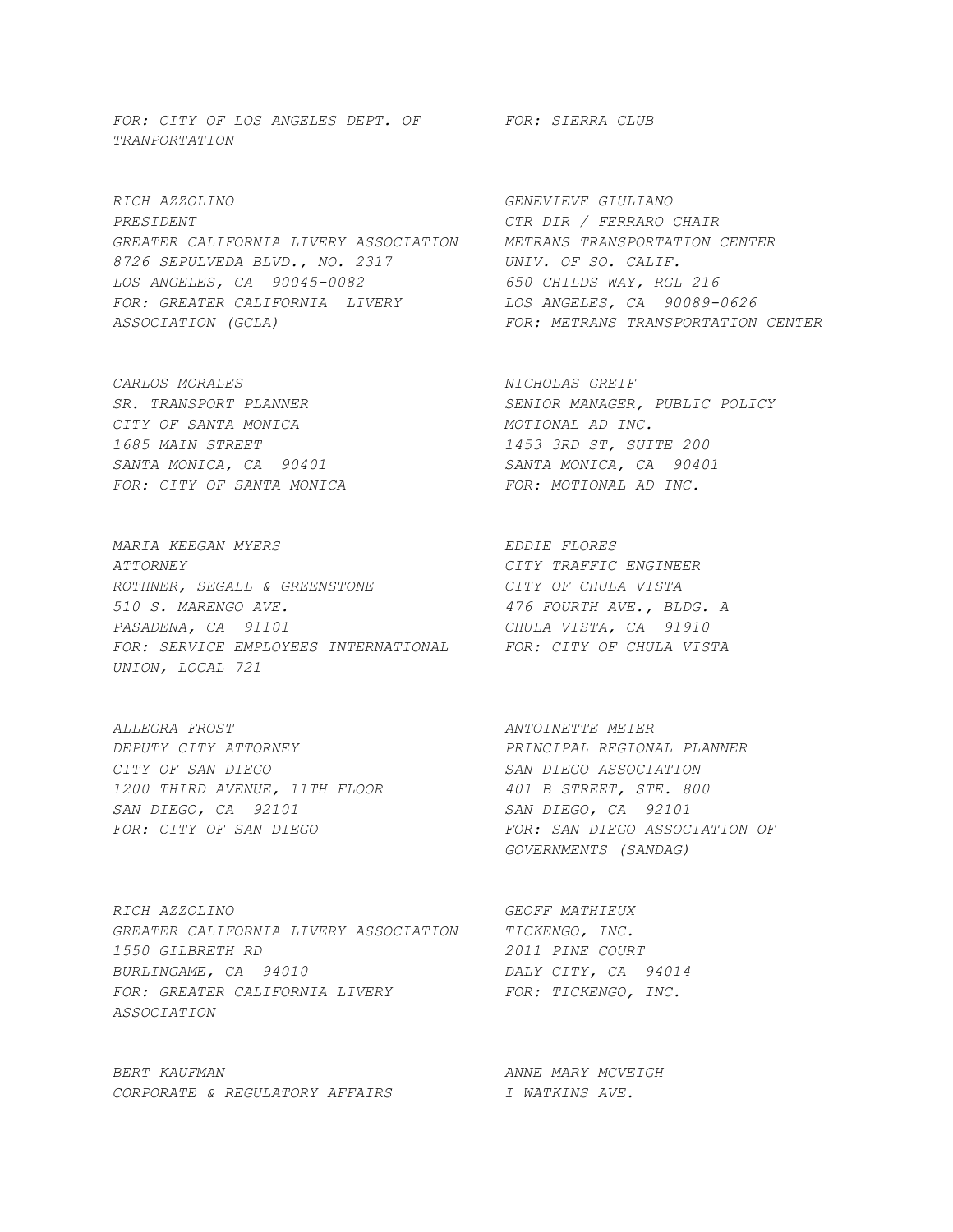*ZOOX, INC. ATHERTON, CA 94027 325 SHARON PARK DR. STE. 909 FOR: ANNE MARY MCVEIGH MENLO PARK, CA 94025 FOR: ZOOX, INC.* 

*THOMAS GEORGE-WILLIAMS CHRISTOPHER DOLAN TRANSIT BLUE INC. DOLAN LAW FIRM 1001 BAYHILL DRIVE, NO. 200 1438 MARKET STREET SAN BRUNO, CA 94066 SAN FRANCISCO, CA 94102 FIRM* 

*MATT HANSEN SELINA SHEK RISK MANAGEMENT DIVISION CALIF PUBLIC UTILITIES COMMISSION CITY & COUNTY OF SAN FRANCISCO LEGAL DIVISION 25 VAN NESS AVE., STE. 750 ROOM 4107 SAN FRANCISCO, CA 94102 505 VAN NESS AVENUE FOR: CITY & COUNTY OF SAN FRANCISCO SAN FRANCISCO, CA 94102-3214* 

*AUSTIN M. YANG AARJAV TRIVEDI DEPUTY CITY ATTORNEY CEO & FOUNDER CITY AND COUNTY OF SAN FRANCISCO SUMMON 1 DR. CARLTON B. GOODLETT PL, RM 234 367-A 9TH STREET SAN FRANCISCO, CA 94102-4682 SAN FRANCISCO, CA 94103 FOR: THE SAN FRANCISCO CITY ATTORNEY'S FOR: SUMMON OFFICE (CITY ATTORNEY)* 

*BRYAN BASHIN CANDICE PLOTKIN CEO LEAD COUNSEL, REGULATORY POLICY THE LIGHTLHOUSE FOR THE BLIND GM CRUISE, LLC 1155 MARKET STREET, 9TH FL. 1201 BRYANT STREET SAN FRANCISCO, CA 94103 SAN FRANCISCO, CA 94103*  FOR: THE LIGHTHOUSE FOR THE BLIND & FOR: CRUISE LLC (FORMERLY GM CRUISE *LLC) VISUALLY IMPAIRED* 

*KATE TORAN LISA TSE INT. DIR.- TAXIS & ACCESSIBLE SVCS DIV. COUNSEL, REGULATORY S. F. MUNICIPAL TRANSPORTATION AGENCY UBER TECHNOLOGIES, INC. 1 SOUTH VAN NESS AVE., 7TH FLOOR 1455 MARKET STREET, 4TH FL. SAN FRANCISCO, CA 94103 SAN FRANCISCO, CA 94103 FOR: SAN FRANCISCO MUNICIPAL FOR: UBER TECHNOLOGIES, INC.; TRANSPORTATION AGENCY (SFMTA) RAISER-CA, LLC; AND UBER USA, LLC* 

*FOR: TRANSIT BLUE INC FOR: CHIRS DOLAN AND THE DOLAN LAW* 

 *FOR: SED - CPED*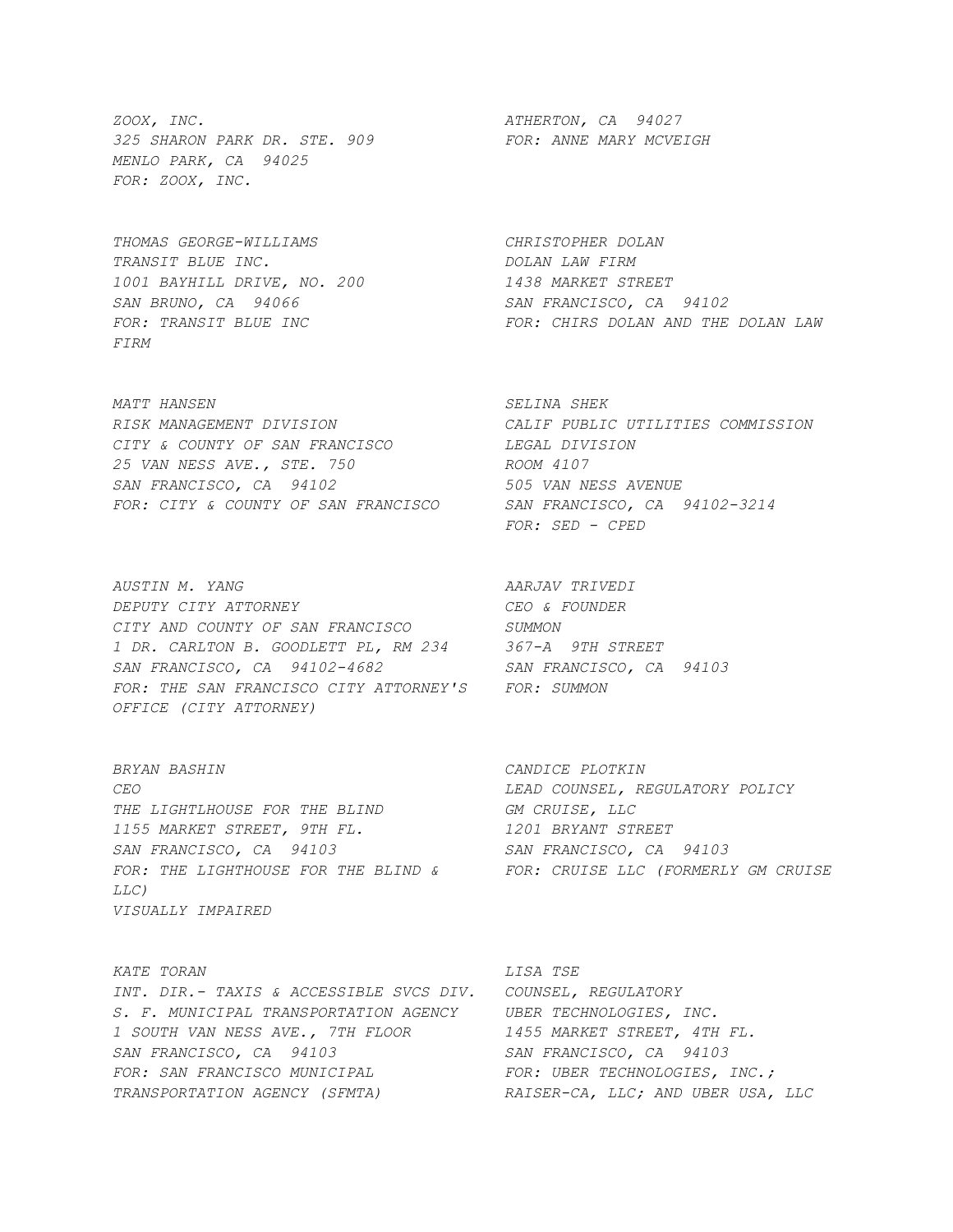*MARC ANTHONY SOTO MARK GRUBERG GENERAL MANAGER EXECUTIVE BOARD MEMBER VEOLIA TRANSPORTATION SERVICES, INC. SAN FRANCISCO TAXI WORKERS ALLIANCE 68 12TH STREET, STE. 100 2940 16TH ST., NO. 314 SAN FRANCISCO, CA 94103 SAN FRANCISCO, CA 94103*  FOR: VEOLIA TRANSPORTATION SERVICES, FOR: SAN FRANCISCO TAXI WORKERS *INC. ALLIANCE (SFTWA)* 

*MARK GRUBERG MATTHEW BURTON UNITED TAXICAB WORKERS ATTORNEY 2940 16TH STREET, NO. 314 UATC, LLC FOR: UNITED TAXICAB WORKERS SAN FRANCISCO, CA 94103* 

*ROBERT RIEDERS TILLY CHANG GENERAL COUNSEL EXE DIR AUTHORITY 201 3RD STREET, SUITE 200 1455 MARKET STREET, 22ND FL. SAN FRANCISCO, CA 94103 SAN FRANCISCO, CA 94103* 

**KRISTIN SVERCHEK ARUFI STONER MUZZIN** *GENERAL COUNSEL FRIEDMAN & SPRINGWATER LLP LYFT, INC. 350 SANSOME STREET, SUITE 800 548 MARKET STREET, NO. 68514 SAN FRANCISCO, CA 94104*  SAN FRANCISCO, CA 94104 FOR: TAXICAB AND PARATRANSIT *FOR: LYFT, INC. (FORMERLY ZIMRIDE, INC.) ASSOCIATION OF CALIFORNIA (TPAC)* 

*KRUTE SINGA WILLIE L. BROWN, JR. PRINCIPAL REGIONAL PLANNER LAWYER METROPOLITAN TRANSPORTATION COMMISSION 100 THE EMBARCADERO PENTHOUSE 375 BEALE STREET, SUITE 800 SAN FRANCISCO, CA 94105 SAN FRANCSICO, CA 94105 FOR: WILLIE BROWN INC. FOR: METROPOLITAN TRANSPORTATION COMMISSION (MTC)* 

*F. JACKSON STODDARD EVAN ENGSTROM ATTORNEY POLICY DIRECTOR MORGAN LEWIS & BOCKIUS, LLP ENGINE ADVOCACY* 

*SAN FRANCISCO, CA 94103 1455 MARKET STREET, 4TH FLOOR FOR: UATC, LLC* 

*POSTMATES INC. S. F. COUNTY TRANSPORTATION* 

*FOR: POSTMATES INC. FOR: SAN FRANCISCO COUNTY TRANSPORTATION AUTHORITY*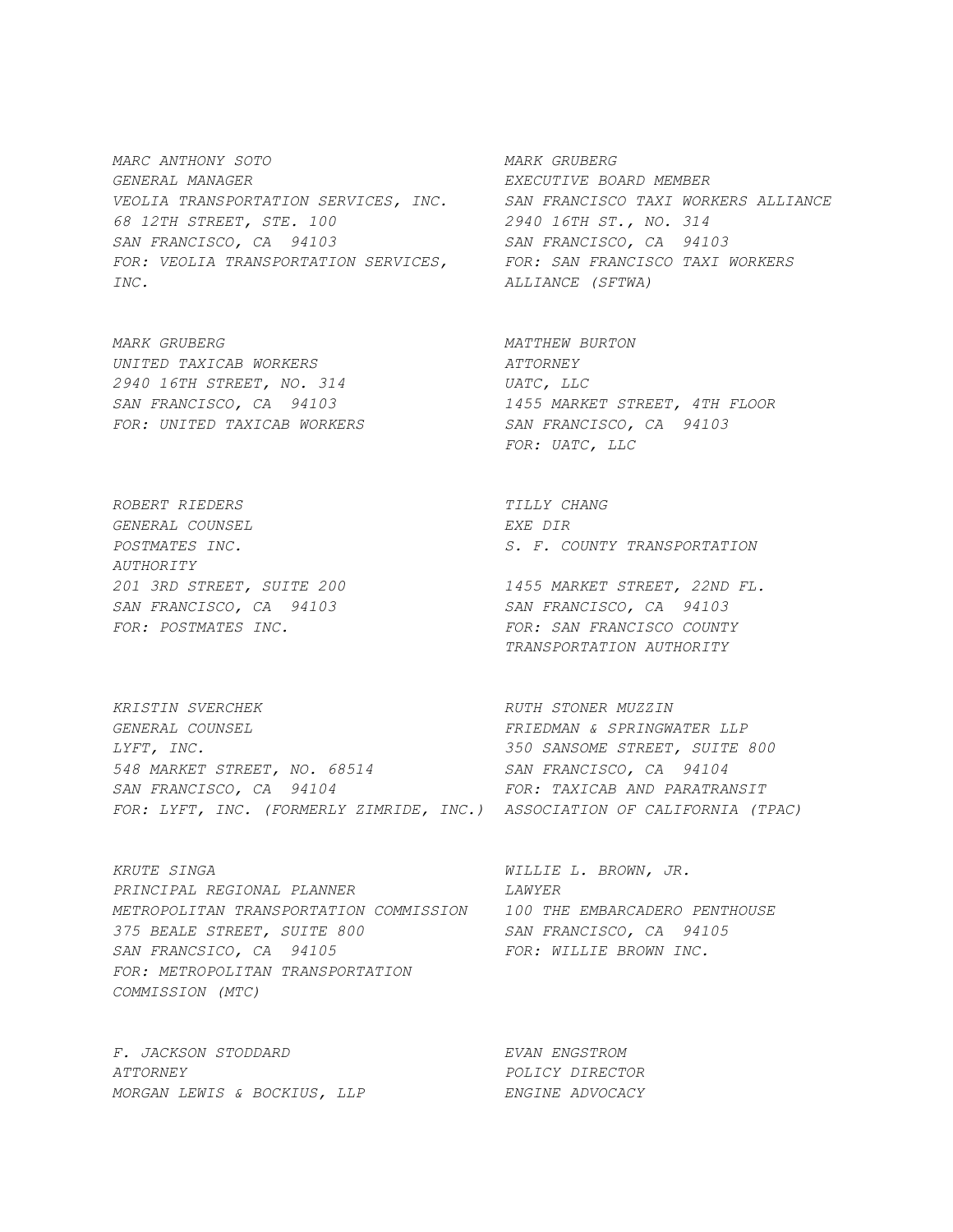*ONE MARKET, SPEAR STREET TOWER 414 BRANNAN STREET SAN FRANCISCO, CA 94105-1126 SAN FRANCISCO, CA 94107*  FOR: WAYMO LLC **FOR: ENGINE ADVOCACY** 

*MARGARET TOBIAS DENNIS KORKOS ATTORNEY AT LAW TREASURER 460 PENNSYLVANIA AVE 691 POST STREET, NO. 402 SAN FRANCISCO, CA 94107 SAN FRANCISCO, CA 94109* 

*LEE TIEN ROBERT CESANA COUNSEL VICE PRESIDENT ELECTRONIC FRONTIER FOUNDATION MEDALLION HOLDERS' ASSSOCIATION 815 EDDY STREET 691 POST STREET, NO. 402 SAN FRANCISCO, CA 94109 SAN FRANCISCO, CA 94109 FOR: ELECTRONIC FRONTIER FOUNDATION FOR: MEDALLION HOLDERS' ASSOCIATION* 

*CARLOS SOLORZANO KELLY OBRANOWICZ CEO POLICY MGR - TRANSPORTATION HISPANIC CHAMBERS OF COMMERCE OF S. F. BAY AREA COUNCIL 3597 MISSION STREET 353 SACRAMENTO ST., 10TH FL. SAN FRANCISCO, CA 94110 SAN FRANCISCO, CA 94111 FOR: HISPANIC CHAMBERS OF COMMERCE OF FOR: BAY AREA COUNCIL SAN FRANCISCO (HCCSF)* 

*LILLY MCKENNA NEIL S. LERNER ATTORNEY ATTORNEY AT LAW STOEL RIVES LLP COX, WOOTTON, LERNER, GRIFFIN & HANSEN, THREE EMBARCADERO CENTER, STE 1120 900 FRONT STREET, SUITE 350 SAN FRANCISCO, CA 94111 SAN FRANCISCO, CA 94111*  FOR: PONY.AI, INC. TOR: SECURIDE, INC.

*TARA S. KAUSHIK ED HEALY HOLLAND & KNIGHT, LLP 315 VIENNA ST. 50 CALIFORNIA STREET, 28TH FLOOR SAN FRANCISCO, CA 94112*  SAN FRANCISCO, CA 94111 FOR: ED HEALY *FOR: SHUDDLE, INC* 

*TOBIAS LAW OFFICE MEDALLION HOLDER'S ASSOCIATION*  FOR: HOPSKIPDRIVE, INC.  $FOR:$  **FOR: MEDALLION HOLDER'S ASSOCIATION**  *(MHA)* 

*MARYO MOGANNAM CARL MACMURDO PRESIDENT 431 FREDERICK ST., NO. 1*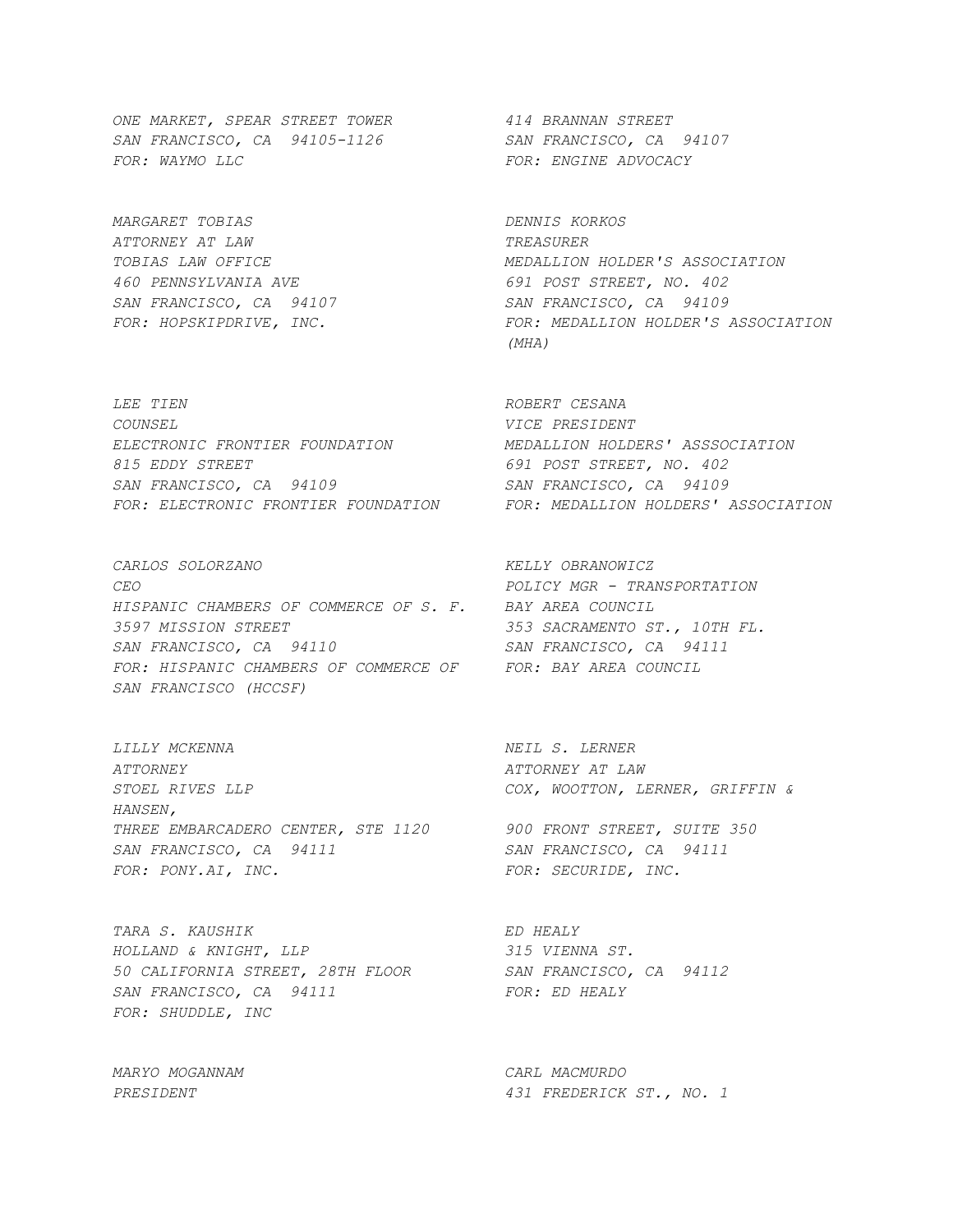*SF COUNCIL OF DISTRICT MERCHANTS ASSOC. SAN FRANCISCO, CA 94117 2443 FILLMORE STREET, SUITE 189 FOR: CARL MACMURDO SAN FRANCISCO, CA 94115 FOR: SAN FRANCISCO COUNCIL OF DISTRICT MERCHANTS ASSOCIATIONS (SFCDMA)* 

*WILLIAM RIGGS BARRY KORENGOLD PROGRAM DIR - ASSOC. PROFESSOR PRESIDENT UNIVERSITY OF SAN FRANCISCO SAN FRANCISCO CAB DRIVERS ASSOCIATION 2130 FULTON STREET 1874 24TH AVENUE SAN FRANCISCO, CA 94117 SAN FRANCISCO, CA 94122* 

*TARA HOUSMAN CHARLES RATHBONE 1444 7TH AVENUE, NO. 304 LUXOR CAB CO. SAN FRANCISCO, CA 94122 2230 JERROLD AVENUE* 

*DAN HINDS JASON HAYNES PRESIDENT GOTCAB.COM 2270 MCKINNON AVE. SAN FRANCISCO, CA 94127*  SAN FRANCISCO, CA 94124 FOR: GOTCAB.COM *FOR: NATIONAL/VETERANS CAB* 

*CHRIS ARRIGALE IVAR C. SATERO SAN FRANCISCO INTERNATIONAL AIRPORT AIRPORT DIR INTERNATIONAL TERMINAL, 5TH FLOOR SAN FRANCISCO INTERNATIONAL AIRPORT PO BOX 8097 INTERNATIONAL TERMINAL, 5TH FL SAN FRANCISCO, CA 94128 PO BOX 8097 FOR: SAN FRANCISCO AIRPORT COMMISSION SAN FRANCISCO, CA 94128* 

#### *AIRPORT*

*ATTORNEY DEPT. OF CALIFORNIA HIGHWAY PATROL*  LAW OFFICE OF BETH A ROSS PO BOX 942898 *196 LAIDLEY STREET SACRAMENTO, CA 94298-0001*  SAN FRANCISCO, CA 94131 FOR: DEPARTMENT OF CALIFORNIA *HIGHWAY FOR: TRANSPORT WORKERS UNION OF AMERICA PATROL* 

FOR: DR. WILLIAM RIGGS FOR: SAN FRANCISCO CAB DRIVERS  *ASSOCIATION* 

*FOR: TARA HOUSMAN SAN FRANCISCO, CA 94124 FOR: LUXOR CAB COMPANY* 

*NATIONAL/VETERANS CAB 236 WEST PORTAL AVE., NO. 280* 

 *FOR: SAN FRANCISCO INTERNATIONAL* 

*BETH A. ROSS ENFORCEMENT AND PLANNING DIV - EPD*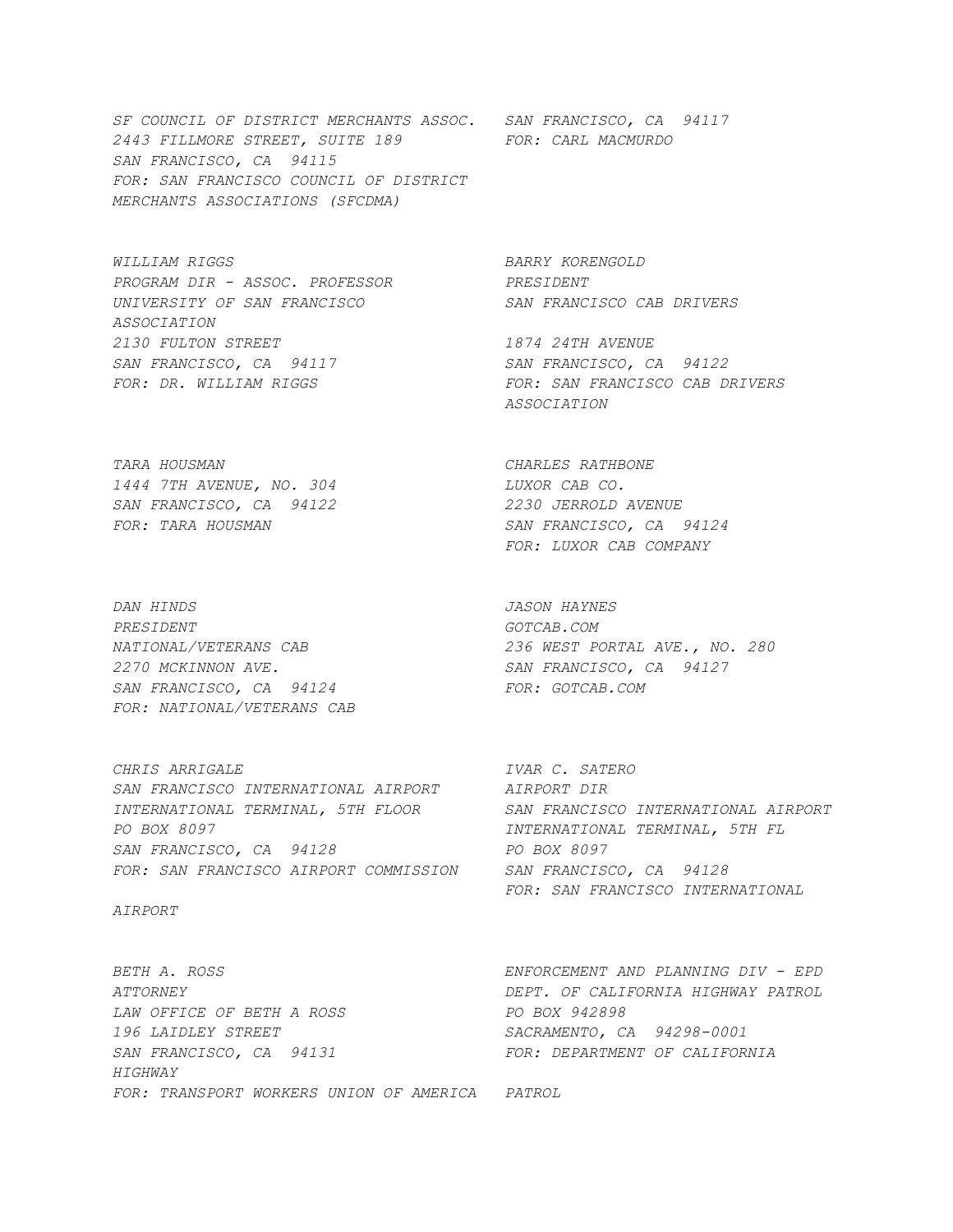*(TWU)* 

*CHARITY ALLEN KERIANNE R. STEELE DEPUTY GENERAL COUNSEL ATTORNEY 200 PALO ALTO, CA 94303 ALAMEDA, CA 94501 FOR: AURORA INNOVATION, INC. FOR: SERVICE EMPLOYEES INTERNATIIONAL* 

*EVELYN KAHL NATASHA THOMAS COUNSEL EXECUTIVE DIRECTOR BUCHALTER, A PROFESSIONAL CORPORATION MOTHERS AGAINST DRUNK DRIVING (MADD) 55 SECOND STREET, STE. 1700 NORTHERN CALIFORNIA REGION SAN FRANCISCO, CA 94503 7027 DUBLIN BLVD. FOR: GENERAL MOTORS,LLC AND MAVEN DRIVE DUBLIN, CA 94568 LLC FOR: MOTHERS AGAINST DRUNK DRIVING* 

*DMITRY NAZAROV XANTHA BRUSO FOR: DMITRY NAZAROV 1277 TREAT BLVD., 10TH FL.* 

*ASSOCIATION OF* 

*UTAH* 

*ESTER RIVERA HANA CREGER MANAGER CALIFORNIA WALKS THE GREENLINING INSTITUTE 1300 CLAY STREET, SUITE 600 360 14TH STREET, 2ND FLOOR OAKLAND, CA 94612 OAKLAND, CA 94612* 

*MELISSA W. KASNITZ* THOMAS GREGORY *ATTORNEY CENTER FOR INDEPENDENT LIVING CENTER FOR ACCESSIBLE TECHNOLOGY 3075 ADELINE STREET, STE. 100* 

*AURORA INNOVATION, INC. WEINBERG, ROGER & ROSENFELD, APC 1880 EMBARCADERO ROAD 1001 MARINA VILLAGE PARKWAY, STE.* 

 *UNION, LOCAL 1021 (SEIU LOCAL 1021)* 

 *(MADD)* 

*480 N. CIVIC DRIVE, APT. 202 MGR - AUTONOMOUS VEHICLE POLICY WALNUT CREEK, CA 94596 AAA OF NO. CALIF., NEVADA AND UTAH WALNUT CREEK, CA 94597 FOR: AMERICAN AUTOMOBILE* 

*NORTHERN CALIFORNIA, NEVADA AND* 

*DEPUTY DIRECTOR ENVIRONMENTAL EQUITY PROGRAM* 

FOR: CALIFORNIA WALKS **FOR: THE GREENLINING INSTITUTE**  *(GREENLINING)*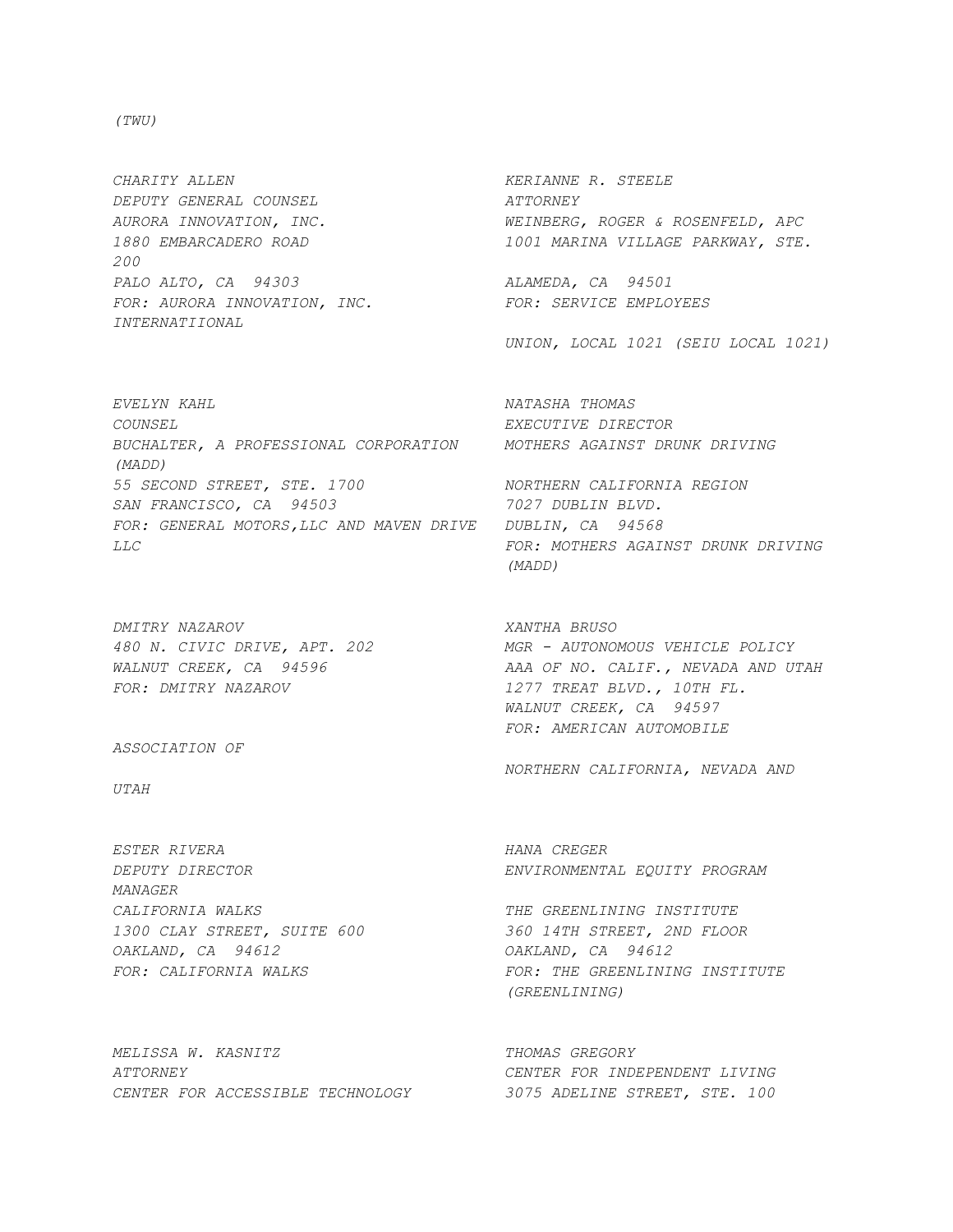*3075 ADELINE STREET, STE. 220 BERKELEY, CA 94703 BERKELEY, CA 94703 FOR: CENTER FOR INDEPENDENT LIVING FOR: CENTER FOR ACCESIBLE TECHNOLOGY* 

*ANDY KATZ KEN JACOBS LAW OFFICES OF ANDY KATZ CHAIR BERKELEY, CA 94704 2521 CHANNING WAY FOR: TRANSFORM BERKELEY, CA 94720* 

*JAMES W. CARSON PETER KIRBY ATTORNEY AT LAW 50 SONOMA SST., NO. 16 NIELSEN MERKSAMER PARRINELLO GROSS SAN RAFAEL, CA 94901 2350 KERNER BOULEVARD, SUITE 250 FOR: PETER KIRBY SAN RAFAEL, CA 94901 FOR: YES ON 22 - SAVE APP-BASED JOBS & SERVICES: A COALITION OF ON-DEMAND DRIVERS AND PLATFORMS, SMALL BUSINESSES, PUBLIC SAFETY AND COMMUNITY ORGANIZATIONS* 

JAMES WEBB, JR. **AUSTIN BROWN** *MGR - GOVN'T & LEGISLATIVE AFFAIRS EXE DIR MINETA SAN JOSE' INTERNATIONAL AIRPORT UC DAVIS POLICY INSTITUTE 1701 AIRPORT BLVD., STE. B-1130 1615 TILIA STREET SAN JOSE, CA 95110 DAVIS, CA 95616 FOR: CITY OF SAN JOSE FOR: UC DAVIS POLICY INSTITUTE FOR* 

*ECONOMY* 

*ALICE HUFFMAN ARMAND FELICIANO PRESIDENT VP CALIFORNIA HAWAII NAACP ASSN. OF CALIFORNIA INSURANCE COMPANIES 1215 K STREET, STE. 1609 1415 L STREET., SUITE 670 SACRAMENTO, CA 95814 SACRMANETO, CA 95814 FOR: CALIFORNIA HAWAII NATIONAL FOR: ASSOCIATION OF CALIFORNIA ASSOCIATION FOR THE ADVANCEMENT OF INSURANCE COMPANIES COLORED PEOPLE (NAACP)* 

*CHRISTINA LOKKE COURTNEY JENSEN POLICY MGR THE TECHNOLOGY NETWORK SACTO AREA COUNCIL OF GOVERNMENTS 915 L STREET, STE. 1270* 

*2001 ADDISON STREET, STE. 300 UNIVERSITY OF CALIFORNIA, BERKELEY FOR: UC BERKELEY LABOR CENTER* 

 *ENERGY, ENVIRONMENT, AND THE*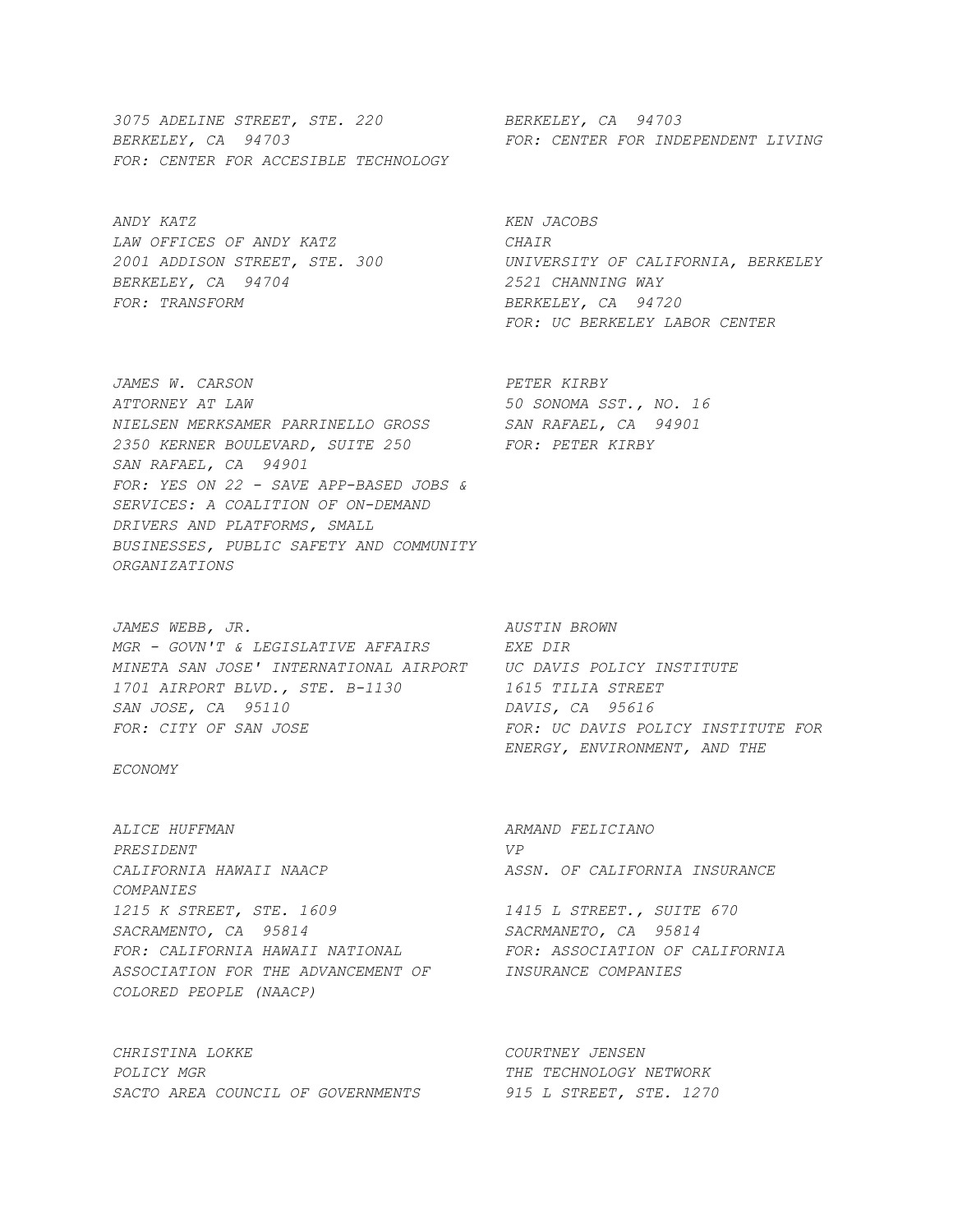*1415 L STREET, STE 300 SACRAMENTO, CA 95814 SACRAMENTO, CA 95814 FOR: THE TECHNOLOGY NETWORK (TECHNET) FOR: SACRAMENTO AREA COUNCIL OF GOVERNMENTS (SACOG)* 

*JARRELL COOK JIM LITES CALIF. MANUFACTURERS & TECHNOLOGY ASSN EXECUTIVE DIRECTOR 1115 11TH STREET CALIFORNIA AIRPORTS COUNCIL SACRAMENTO, CA 95814 1510 - 14TH STREET FOR: CALIFORNIA MANUFACTURERS & SACRAMENTO, CA 95814 TECHNOLOGY ASSOCIATION (CMTA) FOR: CALIFORNIA AIRPORTS COUNCIL (CAC)* 

*JULIAN CANETE KARA CROSS PRESIDENT / CEO GENERAL COUNSEL CALIF. HISPANIC CHAMBERS OF COMMERCE PERSONAL INSURANCE FEDERATION OF CAL. 1510 J STREET, STE. 110 1201 K STREET, SUITE 950 SACRAMENTO, CA 95814 SACRAMENTO, CA 95814*  FOR: CALIFORNIA HISPANIC CHAMBERS OF FOR: PERSONAL INSURANCE FEDERATION *OF COMMERCE CALIFORNIA (PIFC)* 

*KRISTIN L. JACOBSON LEAH SILVERTHORN ATTORNEY POLICY ADVOCATE DLA PIPER LLP (US) CALIFORNIA CHAMBER OF COMMERCE 400 CAPITOL MALL, STE. 2400 1215 K STREET, SUITE 1400 SACRAMENTO, CA 95814 SACRAMENTO, CA 95814 FOR: CTIA - THE WIRELESS ASSOCIATION FOR: THE CALIFORNIA CHAMBER FO COMMERCE* 

*MICHAEL PIMENTEL ROBERT CALLAHAN LEGISLATIVE / REGULATORY ADVOCATE EXECUTIVE DIRECTOR - CALIFORNIA CALIFORNIA TRANSIT ASSOCIATION INTERNET ASSOCIATION 1415 L STREET 1115 - 11TH STREET SACRAMENTO, CA 95814 SACRAMENTO, CA 95814 FOR: CALIFORNIA TRANSIT ASSOCIATION FOR: INTERENET ASSOCIATION* 

*SANDRA HENRIQUEZ PAT FONG KUSHIDA EXE. DIR PRESIDENT / CEO COMMERCE* 

 *(CALCHAMBER)* 

*VALORUS CALIF ASIAN PACIFIC CHAMBER OF*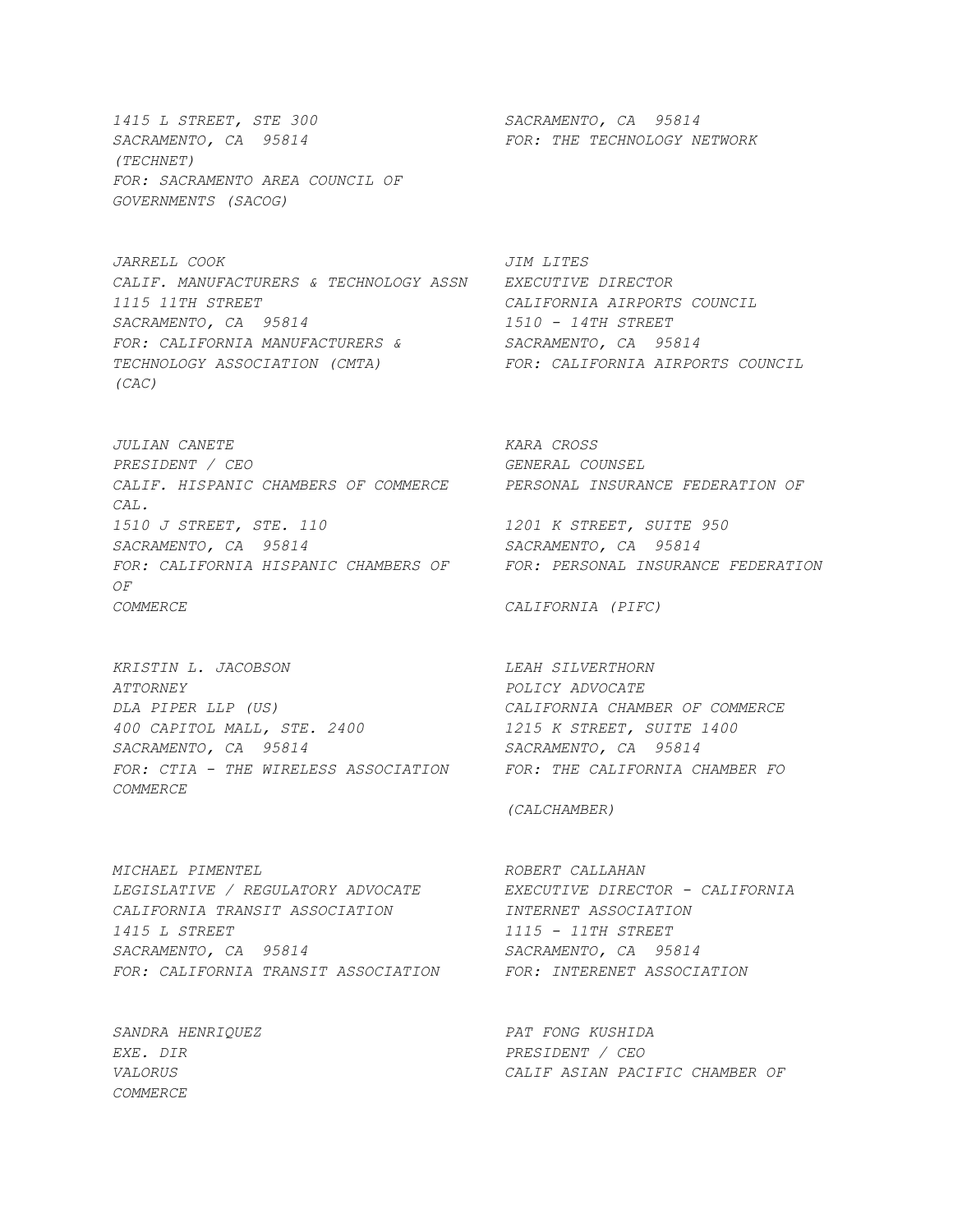*1215 K STREET, STE. 1850 2331 ALHAMBRA BLVD., STE. 100 SACRAMENTO, CA 95814 SACRAMENTO, CA 95817 FOR: VALORUS (FORMERLY CALIFORNIA FOR: CALIFORNIA ASIAN PACIFIC CHAMBER COALITION AGAINST SEXUAL ASSAULT OF COIMMERCE (CALCASA))* 

*JUDY WILKINSON PRESIDENT CALIFORNIA COUNCIL OF THE BLIND 2143 HURLEY WAY SUITE 250 SACRAMENTO, CA 95825 FOR: CALIFORNIA COUNCIL OF THE BLIND (CCB)* 

# *Information Only*

*AARIAN MARSHALL ANUJ SAIGAL STAFF WRITER EVERCAR WIRED 3415 SEPULVEDA BLVD EMAIL ONLY, CA 00000 FOR: WIRED* 

*EMAIL ONLY LOS ANGELES, CA 00000* 

*AUSTIN PETERSON CAMERON DEMETRE EMAIL ONLY DEPUTY EXECUTIVE DIR EMAIL ONLY, CA 00000 TECHNET* 

*COLLEEN QUINN CURT BARRY EMOBILITY ADVISOR SR WRITER / EDITOR EMAIL ONLY EMAIL ONLY EMAIL ONLY, AA 00000 EMAIL ONLY, CA 00000* 

*DON JERGLER ELLA WISE INSURANCE JOURNAL EMAIL ONLY EMAIL ONLY EMAIL ONLY, CA 00000 EMAIL ONLY, CA 00000* 

 *EMAIL ONLY EMAIL ONLY, CA 00000* 

*EMOBILITY INSIDE WASHINGTON PUBLISHERS* 

*WESTERN REGION EDITOR NATURAL RESOURCES DEFENSE COUNCIL*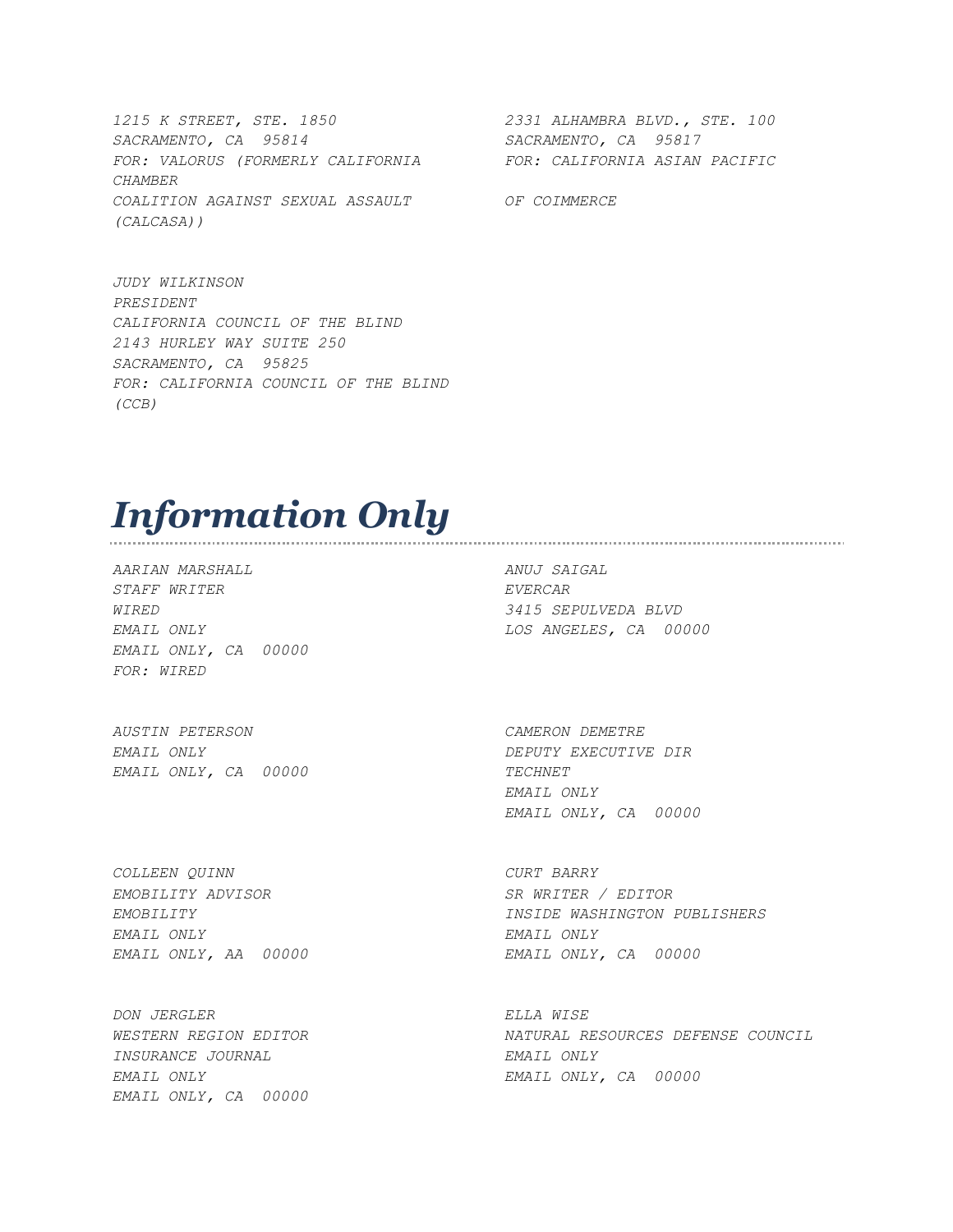*ERIK NOLAND ERIKA QUINTERO DS WHEELS LYFT, INC. EMAIL ONLY EMAIL ONLY EMAIL ONLY, CA 00000 EMAIL ONLY, CA 00000* 

GERARD MARTRET **HENRY CLAYPOOL** *DISABILITIES EMAIL ONLY EMAIL ONLY* 

*JANEE WEAVER JANO BAGHDNIAN COUNSEL - REGULATORY SGTRANSIT LYFT, INC. EMAIL ONLY EMAIL ONLY EMAIL ONLY, CA 00000 EMAIL ONLY, CA 00000* 

*JOHN BOWIE JOHN WILLIAMS KEARNS & WEST, INC. EMAIL ONLY EMAIL ONLY, CA 00000* 

*JOSEPH W. JEROME LEUWAM TESFAI POLICY COUNSEL CPUC - EXEC CENTER FOR DEMOCRACY & TECHNOLOGY EMAIL ONLY EMAIL ONLY EMAIL ONLY, CA 00000 EMAIL ONLY, CA 00000* 

*LINDA J. WOODS MOLLY ZIMNEY CPUC - CPED LYFT, INC EMAIL ONLY EMAIL ONLY EMAIL ONLY, CA 00000 EMAIL ONLY, CA 00000* 

*NICHOLAS OCCHIUTO PATRICK HOGE EMAIL ONLY EMAIL ONLY EMAIL ONLY, CA 00000 EMAIL ONLY, CA 00000* 

*VPS CONSULTANT - TECH POLICY IGGEOS AMERICAN ASSN OF PEPLE WITH* 

*EMAIL ONLY, CA 00000 EMAIL ONLY, CA 00000* 

*EMAIL ONLY EMAIL ONLY, CA 00000* 

*GRADUATE POLICY FELLOW TECH, VC AND STARTUPS REPORTER YALE UNIVERSITY SAN FRANCISCO BUSINESS TIMES*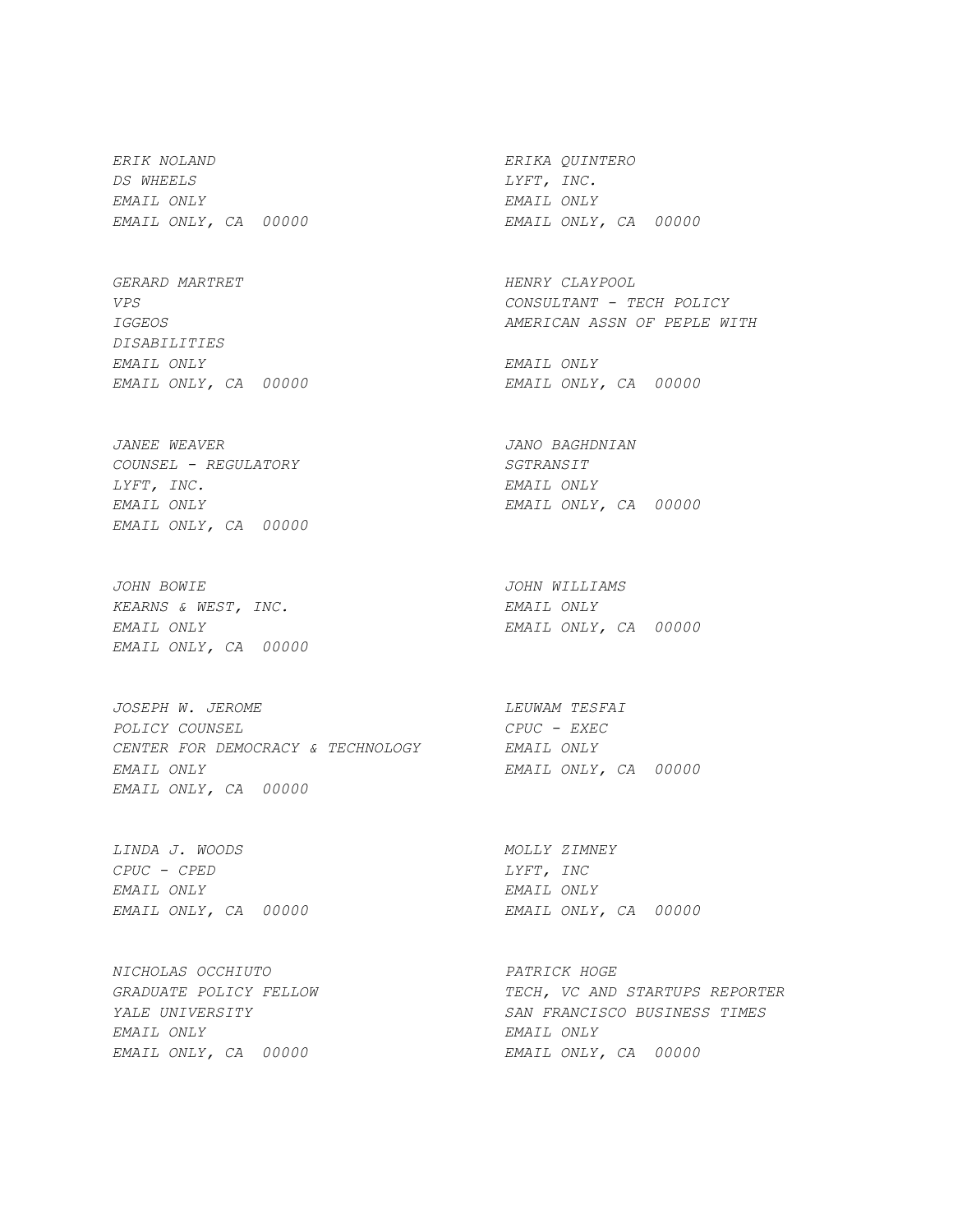PAUL D. HERNANDEZ ROSS GREEN *PUBLIC POLICY & GOV. RELATIONS ASSOCIATE ENVOY TECHNOLOGIES INC. KEARNS & WEST, INC EMAIL ONLY EMAIL ONLY EMAIL ONLY, CA 00000 EMAIL ONLY, CA 00000* 

*EMAIL ONLY EMAIL ONLY* 

*CAMERON-DANIEL, P.C. JENNIFER MCCUNE EMAIL ONLY, CA 00000 EMAIL ON LY* 

*JUAN MATUTE SAMUEL WEMPE UCLA LUSKIN SCHOOL MOTIONAL AD INC. EMAIL ONLY BOSTON, MA 02210 EMAIL ONLY, CA 00000-0000* 

*ANNE MARIE LEWIS, PH.D MANESH K. RATH DIR - SAFETY KELLER AND HECKMAN LLP ALLIANCE OF AUTOMOBILE MANUFACTURERS 1001 G STREET, NW, SUITE 500 WEST 803 7TH STREET, NW, STE. 300 WASHINGTON, DC 20001 WASHINGTON, DC 20001 FOR: NATIONAL LIMOUSINE ASSOCIATION,*  FOR: ALLIANCE OF AUTOMOBILE **INC.** *MANUFACTURERS* 

*NANCY BELL KATHERINE SHERIFF 1155 F STREET NW, STE 1025 WASHINGTON, DC 20005 WASHINGTON, DC 20004* 

*HOPSKIPDRIVE, LLC DAVIS WRIGHT TREMAINE LLP EMAIL ONLY, CA 00000 EMAIL ONLY, CA 00000* 

*EMAIL ONLY CALIFORNIA DEPARTMENT OF INSURANCE EMAIL ONLY, CA 00000-0000* 

*THE LEWIS CENTER 100 NORTHERN AVENUE, SUITE 200* 

*POLICY COUNSEL DAVIS WRIGHT TREMAINE LLP INTEL CORPORATION 1301 K STREET NW, SUITE 500 EAST* 

*EMMA KABOLI ALEX HUTKIN*   $LITIGATION ASSISTANT$  SECURING AMERICA $\hat{a}\epsilon^{\tau_{MS}}$  FUTURE ENERGY *EARTHJUSTICE 1111 19TH ST. NW, STE. 406 CLEAN ENERGY PROGRAM WASHINGTON, DC 20036 1001 G STREET NW, SUITE 1000 WASHINGTON, DC 20009*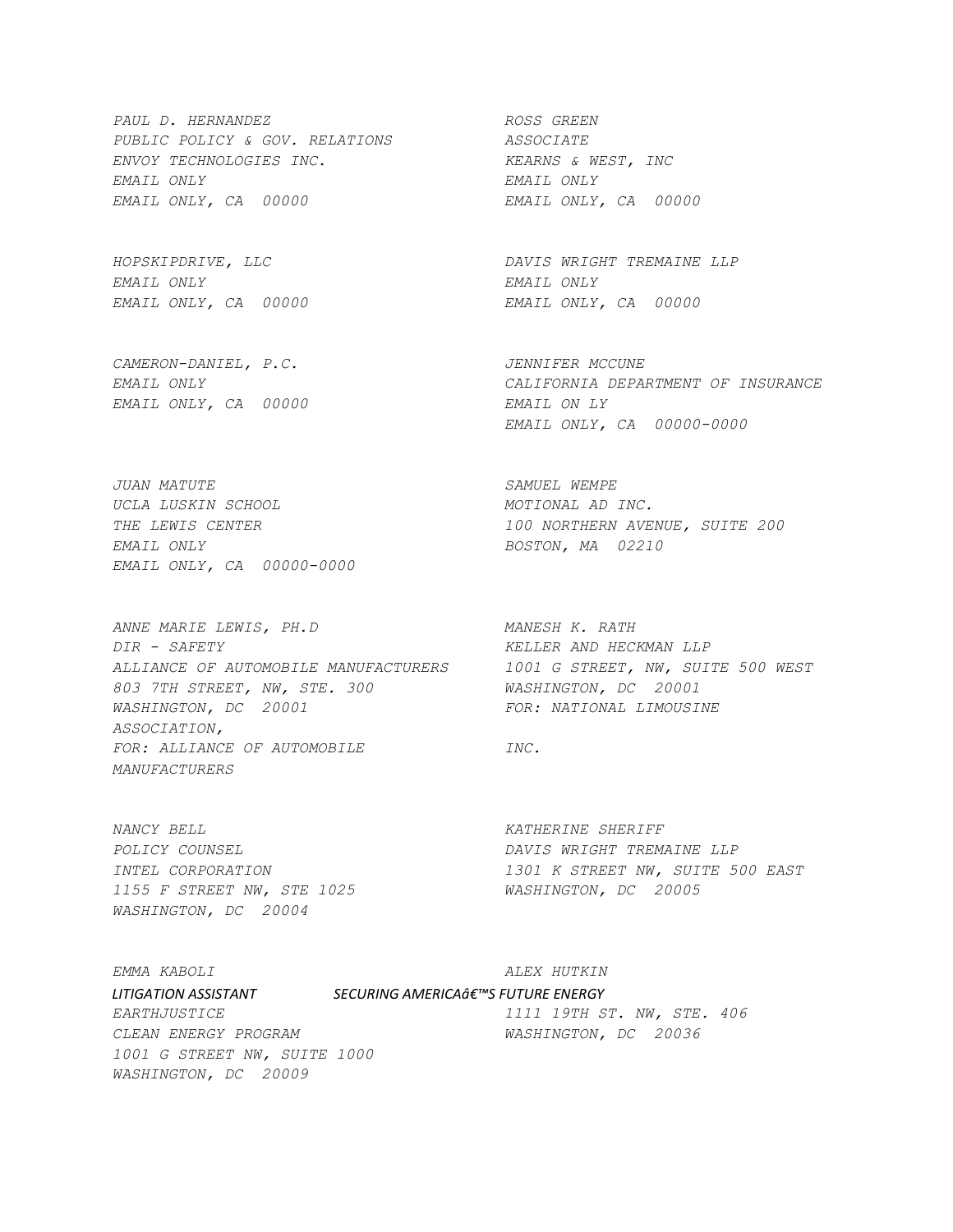*GABRIELA ROJAS-LUNA MARIO A. LUNA LITIGATION ASSISTANT SUPERVISING LITIGATION PARALEGAL EARTHJUSTICE EARTHJUSTICE CLEAN ENERGY PROGRAM CLEAN ENERGY PROGRAM 1625 MASSACHUSETTS AVENUE, N.W., STE 702 1625 MASSACHUSETTS AVENUE, N.W.,SUTE 702 WASHINGTON, DC 20036-2243 WASHINGTON, DC 20036-2243* 

*CORALETTE HANNON ANTHONY LUKE SIMON SR. LEGISLATIVE REP - NAT'L OFFICE GM LEGAL STAFF AARP AUTONOMOUS VEHICLES 601 E STREET, NW 300 RENAISSANCE CENTER WASHINGTON, DC 20049 DETROIT, MI 48265-3000* 

 *FOR: GENERAL MOTORS, LLC* 

*JAMES WISNIEWSKI JAMES ANDREW FRIAS TRANSPORTATION INFRASTRUCTURE MGR - PLANNING 5295 S. DECATUR L.A. COUNTY METRO TRANSPORT AUTHORITY LAS VEGAS, NV 89118 ONE GATEWAY PLAZA, MS 99-23-3* 

*METROPOLITAN* 

*LAURIE LOMBARDI MAKENZI RASEY INTERIM CHIEF PLANNING OFFICER STUDENT PROFESSIONAL WORKER L.A. COUNTY METRO TRANSPORT AUTHORITY LA DEPT OF TRANSPORTATION ONE GATEWAY PLAZA, MS: 99-23-3 100 S MAIN STREET, 10TH FL. LOS ANGELES, CA 90012 LOS ANGELES, CA 90012 FOR: LOS ANGELES COUNTY METROPOLITAN FOR: LOS ANGELES DEPARTMENT OF TRANSPORTATION AUTHORITY TRANSPORTATION* 

*IAN CULVER JOHN DENG 320 West 4th Street Suite 500 320 West 4th Street Suite 500 Los Angeles, CA 90013 Los Angeles, CA 90013* 

*KENNETH BRUNO GRAYSON BRULTE CALIF PUBLIC UTILITIES COMMISSION CO-FOUNDER/PRESIDENT TRANSPORTATION ENFORCEMENT BRANCH BRULTE & COMPANY, LLC 320 West 4th Street Suite 500 269 S BEVERLY DRIVE, SUITE 1035* 

 *LOS ANGELES, CA 90012 FOR: LOS ANGELES COUNTY* 

*TRANSPORTATION AUTHORITY* 

*CALIF PUBLIC UTILITIES COMMISSION CALIF PUBLIC UTILITIES COMMISSION LEGAL DIVISION TRANSPORTATION ENFORCEMENT BRANCH*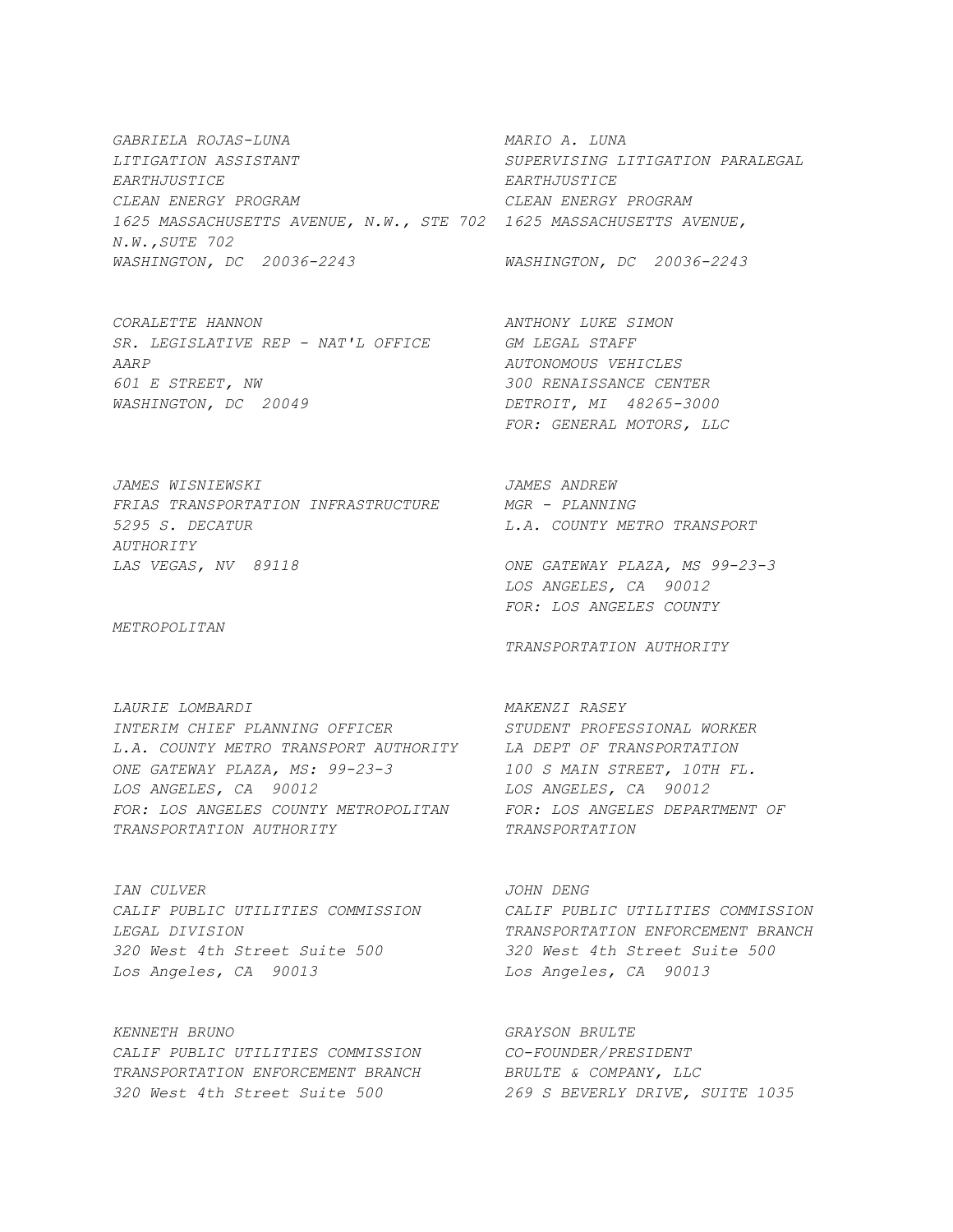*CHERYL SHAVERS EDIE MERMELSTEIN SR. ADMIN. ANALYST-DEPT. OF FINANCE FEM LAW GROUP CITY OF SANTA MONICA 401 WILSHIRE BOULEVARD, 12TH FLOOR 1717 4TH ST., STE. 150 SANTA MONICA, CA 90401 SANTA MONICA, CA 90401* 

*JAIME B. LAURENT PAUL MARRON, ESQ. MARRON LAWYER MARRON LAWYERS LONG BEACH, CA 90802 LONG BEACH, CA 90802* 

**STEVEN C. RICE STEVEN ALGEBRANCE MICHAEL MURRAY** *DIRECTOR 320 GOLDEN SHORE, STE. 410 AARP CALIFORNIA* 

*NANCY MCPHERSON TOYIN DAWODU STATE DIR. CAPITAL INVESTMENT GROUP AARP CALIFORNIA PO BOX 55430 200 S. LOS ROBLES AVE., STE. 400 RIVERSIDE, CA 92517 PASADENA, CA 91101* 

*ALLISON DRUTCHAS ANNETTE TRAN WAYMO LLC AURORA 100 MAYFIELD AVE. 280 N. BERNARDO AVE FOR: WAYMO LLC* 

*CESAR DIAZ GEORGE IVANOV GOVERNMENT RELATIONS SENIOR MANAGER WAYMO LLC AURORA INNOVATION, INC. 1600 AMPHITHEATRE PARKWAY 1880 EMBARCADERO ROAD MOUNTAIN VIEW, CA 94043 PALO ALTO, CA 94043* 

*Los Angeles, CA 90013 BEVERLY HILLS, CA 90212* 

*320 GOLDEN SHORE, STE. 410 320 GOLDEN SHORE, STE. 410 FOR: THE TAXICAB PARATRANSIT ASSOCIATION OF CALIFORNIA (TPAC)* 

*MARRON LAWYERS STRATEGIC BUSINESS OPERATIONS* 

*LONG BEACH, CA 90802 200 S. LOS ROBLES AVE., STE. 400 PASADENA, CA 91101* 

*ATTORNEY PRODUCT & REGULATORY COUNSEL MOUNTAIN VIEW, CA 94043 MOUNTAIN VIEW, CA 94043* 

*MARI DAVIDSON MIKE TIEN*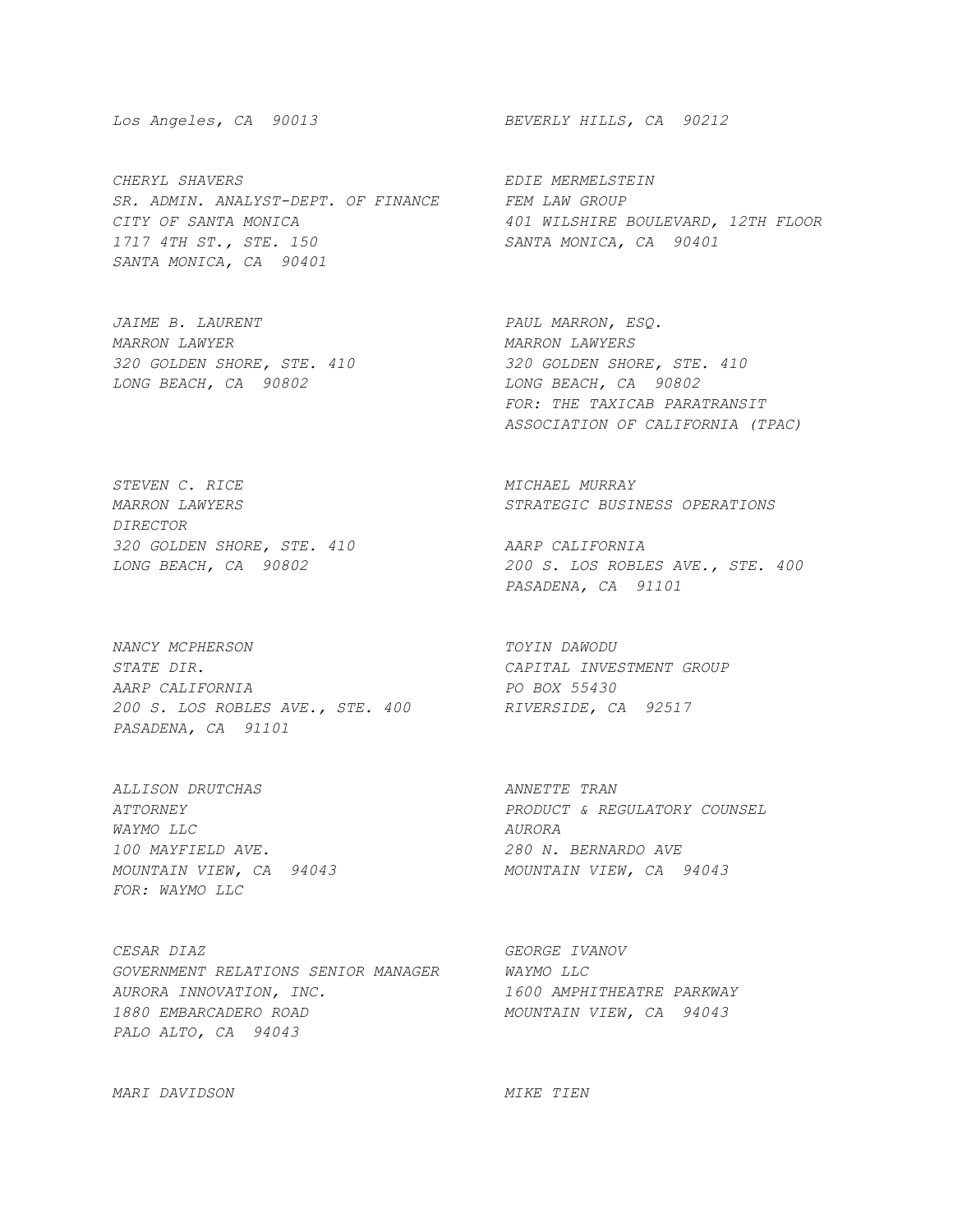*ATTORNEY AT LAW REGULATORY COUNSEL WAYMO LLC AURORA 100 MAYFIELD AVENUE 280 N. BERNARDO AVE MOUNTAIN VIEW, CA 94043 MOUNTAIN VIEW, CA 94043* 

*ANDREW J. GRAF JOHN I. KENNEDY ASSOCIATE ATTORNEY DEPUTY CITY ATTORNEY ADAMS BROADWELL JOSEPH & CARDOZO CITY OF SAN FRANCISCO 601 GATEWAY BOULEVARD, SUITE 1000 SF CITY ATTORNEY'S OFFICE SOUTH SAN FRANCISCO, CA 94080 1390 MARKET STREET, 7TH FL. FOX PLAZA* 

 *SAN FRANCISCO, CA 94102* 

*JULIE VEIT LESLIE FERNANDEZ DEPUTY CITY ATTORNEY S.F. CITY ATTORNEY'S OFFICE S. F. CITY ATTORNEY'S OFFICE 1390 MARKET STREET, 7TH FLOOR 1390 MARKET STREET, 7TH FL. SAN FRANCISCO, CA 94102*  SAN FRANCISCO, CA 94102 FOR: SAN FRANCISCO MUNICIPAL

*LILLIAN LEVY MISHA TSUKERMAN SAN FRANCISCO CITY ATTORNEY'S OFFICE SAN FRANCISCO CITY ATTORNEY'S OFFICE 1390 MARKET STREET 1390 MARKET STREET, SUITE 700 SAN FRANCISCO, CA 94102 SAN FRANCISCO, CA 94102* 

 *TRANSPORTATION AGENCY (SFMTA)* 

*REBECCA RUFF SUSAN CLEVELAND-KNOWLES STAFF ATTORNEY GEN. COUNSEL / DEPUTY CITY ATTY. CALIFORNIA PUBLIC UTILITIES COMMISSION OFFICE OF THE CITY ATTORNEY 505 VAN NESS 1390 MARKET STREET, 7TH . FOX PLAZA SAN FRANCISCO, CA 94102 SAN FRANCISCO, CA 94102* 

 *FOR: SAN FRANCISCO MUNICIPAL TRANSPORTATION AGENCY (SFMTA)* 

*ANAND DURVASULA ANDREW DUGOWSON CALIF PUBLIC UTILITIES COMMISSION CALIF PUBLIC UTILITIES COMMISSION PRESIDENT ALICE REYNOLDS COMMISSIONER SHIROMA ROOM 5130 AREA 505 VAN NESS AVENUE 505 VAN NESS AVENUE SAN FRANCISCO, CA 94102-3214 SAN FRANCISCO, CA 94102-3214* 

*ANNA JEW ASHLYN KONG* 

*CALIF PUBLIC UTILITIES COMMISSION CALIF PUBLIC UTILITIES COMMISSION*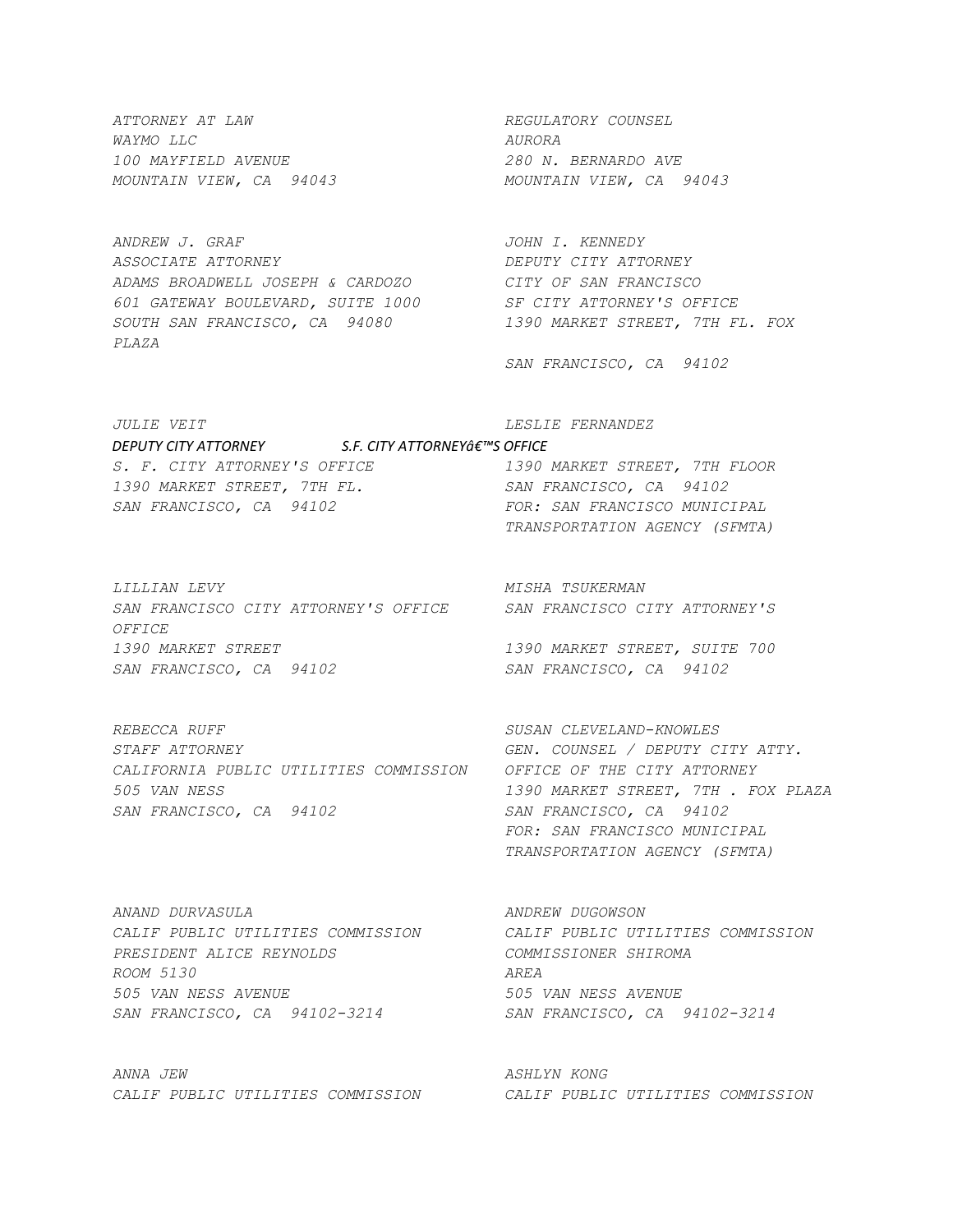*AREA 3-D AREA 505 VAN NESS AVENUE 505 VAN NESS AVENUE SAN FRANCISCO, CA 94102-3214 SAN FRANCISCO, CA 94102-3214* 

*CHLOE LUKINS DEBBIE CHIV ROOM 4102 ROOM 5011 505 VAN NESS AVENUE 505 VAN NESS AVENUE SAN FRANCISCO, CA 94102-3214 SAN FRANCISCO, CA 94102-3214* 

*DESTINY GRAHAM ELENA GEKKER CALIF PUBLIC UTILITIES COMMISSION CALIF PUBLIC UTILITIES COMMISSION TRANSPORTATION ENFORCEMENT BRANCH LEGAL DIVISION AREA ROOM 5137 505 VAN NESS AVENUE 505 VAN NESS AVENUE SAN FRANCISCO, CA 94102-3214 SAN FRANCISCO, CA 94102-3214* 

*JEFF KASMAR JEREMY BATTIS CALIF PUBLIC UTILITIES COMMISSION CALIF PUBLIC UTILITIES COMMISSION TRANSPORTATION ENFORCEMENT BRANCH SAFETY MANAGEMENT SYSTEM BRANCH ROOM 2253 AREA 505 VAN NESS AVENUE 505 VAN NESS AVENUE SAN FRANCISCO, CA 94102-3214 SAN FRANCISCO, CA 94102-3214* 

*JOANNA PEREZ-GREEN JUSTIN H. FONG AREA ROOM 5303 505 VAN NESS AVENUE 505 VAN NESS AVENUE SAN FRANCISCO, CA 94102-3214 SAN FRANCISCO, CA 94102-3214* 

*MARC HUTTON MICHAEL LUO CALIF PUBLIC UTILITIES COMMISSION CALIF PUBLIC UTILITIES COMMISSION ENERGY INFRASTRUCTURE BRANCH TRANSPORTATION ENFORCEMENT BRANCH AREA AREA 505 VAN NESS AVENUE 505 VAN NESS AVENUE SAN FRANCISCO, CA 94102-3214 SAN FRANCISCO, CA 94102-3214* 

*PAMELA WU RAHMON MOMOH TRANSPORTATION ENFORCEMENT BRANCH TRANSPORTATION ENFORCEMENT BRANCH* 

*TRANSPORTATION ENFORCEMENT BRANCH TRANSPORTATION ENFORCEMENT BRANCH* 

*CALIF PUBLIC UTILITIES COMMISSION CALIF PUBLIC UTILITIES COMMISSION ENERGY INFRASTRUCTURE BRANCH ADMINISTRATIVE LAW JUDGE DIVISION* 

*CALIF PUBLIC UTILITIES COMMISSION CALIF PUBLIC UTILITIES COMMISSION COMMISSIONER RECHTSCHAFFEN BROADBAND, POLICY & ANALYSIS BRANCH* 

*CALIF PUBLIC UTILITIES COMMISSION CALIF PUBLIC UTILITIES COMMISSION*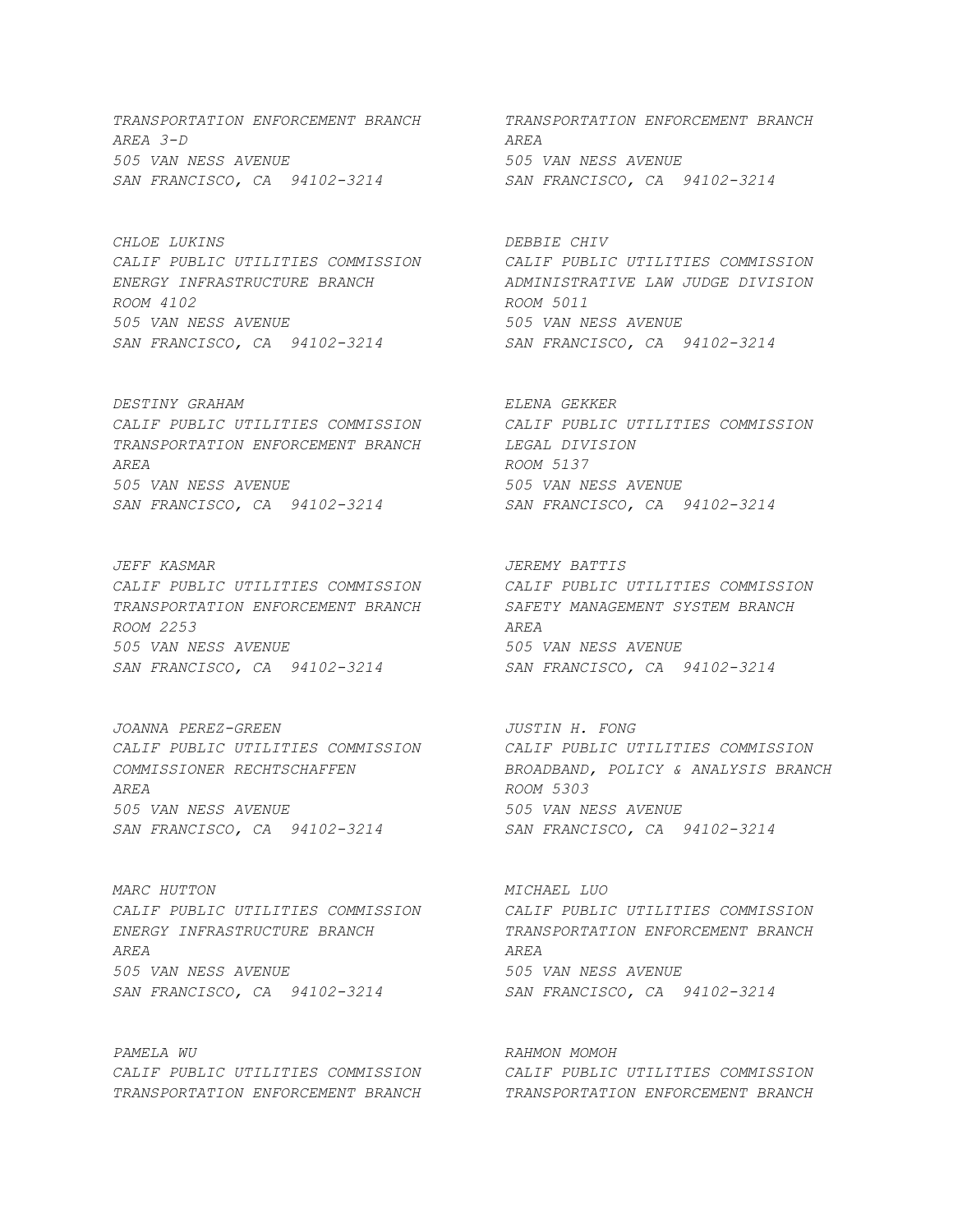*AREA AREA 2-E 505 VAN NESS AVENUE 505 VAN NESS AVENUE SAN FRANCISCO, CA 94102-3214 SAN FRANCISCO, CA 94102-3214* 

*REAGAN ROCKZSFFORDE SYCHE CAI CALIF PUBLIC UTILITIES COMMISSION CALIF PUBLIC UTILITIES COMMISSION BROADBAND, POLICY & ANALYSIS BRANCH TRANSPORTATION ENFORCEMENT BRANCH AREA AREA 4-A 505 VAN NESS AVENUE 505 VAN NESS AVENUE SAN FRANCISCO, CA 94102-3214 SAN FRANCISCO, CA 94102-3214* 

*TERENCE SHIA TERRA M. CURTIS CALIF PUBLIC UTILITIES COMMISSION CALIF PUBLIC UTILITIES COMMISSION DIVISION OF WATER AND AUDITS TRANSPORTATION ENFORCEMENT BRANCH ROOM 5306 AREA 505 VAN NESS AVENUE 505 VAN NESS AVENUE SAN FRANCISCO, CA 94102-3214 SAN FRANCISCO, CA 94102-3214* 

*THERESA BUCKLEY ALEXANDER LARRO CALIF PUBLIC UTILITIES COMMISSION UBER TECHNOLOGIES, INC.*

*ROOM 5139 SAN FRANCISCO , CA 94103 505 VAN NESS AVENUE SAN FRANCISCO, CA 94102-3214* 

*AMANDA EL-DAKHAKHNI CURTIS SCOTT ATTORNEY AT LAW UBER TECHNOLOGIES, INC. SAN FRANCISCO, CA 94103* 

*DAVID RUBIN DAVID TROTMAN CRUISE LLC CAB COLLEGE SAN FRANCISCO, CA 94103 SAN FRANCISCO, CA 94103* 

*JANE LEE*  $JEFFREY$  *TUMLIN UBER TECHNOLOGIES INC. DIR - TRANSPORTATION AGENCY SAN FRANCISCO, CA 94103 ONE SOUTH VAN NESS AVE., 7TH FL.* 

*LEGAL DIVISION 1455 MARKET STREET, 4TH FLOOR* 

*CRUISE AUTOMATION 1455 MARKET STREET, 4TH FLOOR 1201 BRYANT ST. SAN FRANCISCO, CA 94103* 

*1201 BRYANT STREET 965 MISSION ST., STE. B-65* 

*1455 MARKET STREET, 4TH FL. S. F. MUNICIPAL TRANSPORTATION*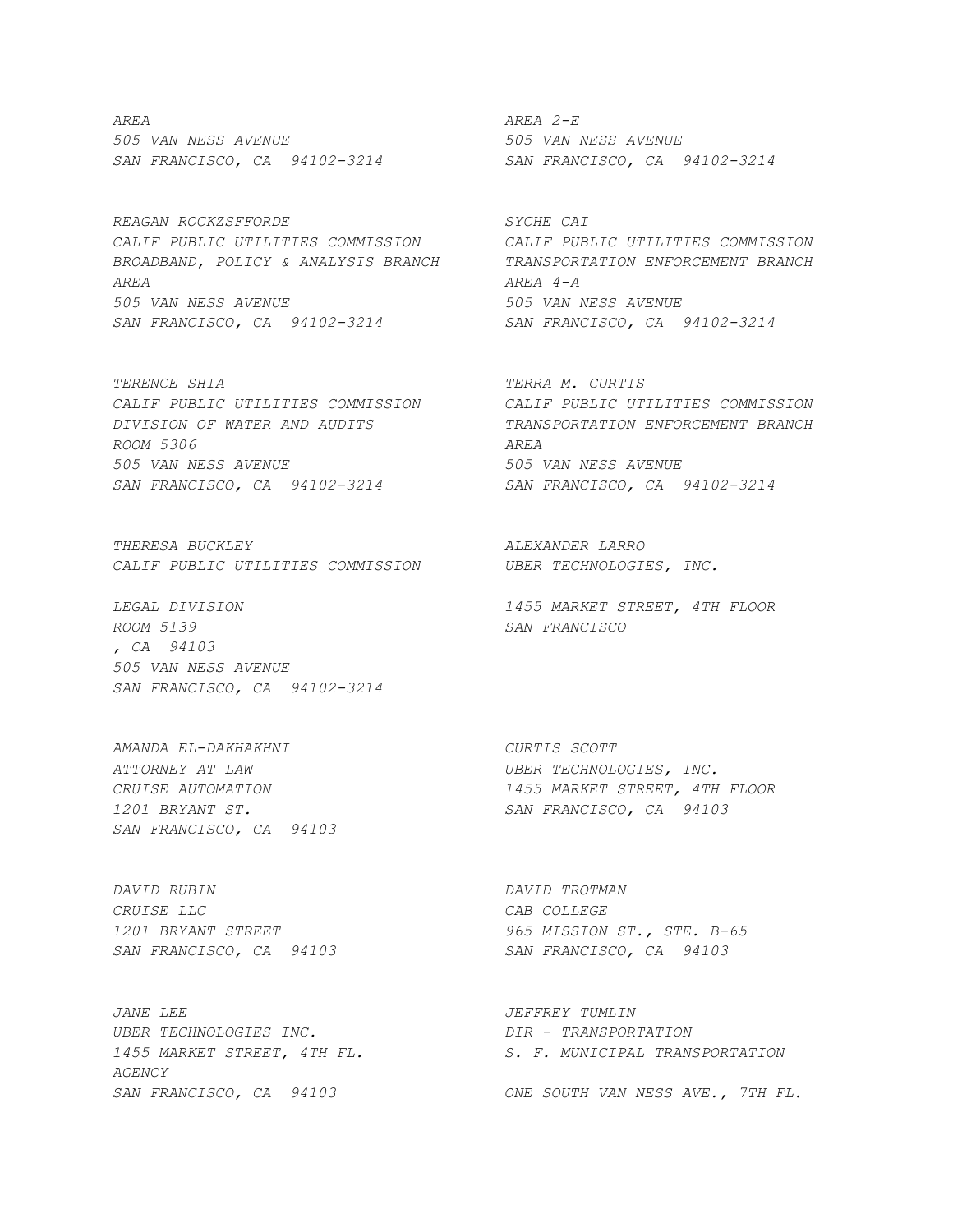*LESLIE CAPLAN MASON SMITH HAILO CAB CRUISE AUTOMATION 1651 MARKET STREET, NO. 416 1201 BRYANT STREET SAN FRANCISCO, CA 94103 SAN FRANCISCO, CA 94103* 

*STEPHANIE KUHLMAN ZACH COOK PARALEGAL, REGULATORY SUMMON*  UBER TECHNOLOGIES, INC. *1455 MARKET STREET, 4TH FL. SAN FRANCISCO, CA 94103 SAN FRANCISCO, CA 94103* 

AMANDA EAKEN **AMANDA ERESO.** *NATURAL RESOURCES DEFENSE COUNCIL ATTORNEY 111 SUTTER STREET, 20TH FLOOR UNITED POLICYHOLDERS SAN FRANCISCO, CA 94104 381 BUSH STREET, 8TH FL. FOR: NATURAL RESOURCES DEFENSE COUNCIL SAN FRANCISCO, CA 94104* 

*KATY MORSONY KERRY C. KLEIN ATTORNEY ATTORNEY KLEIN 345 CALIFORNIA STREET, STE. 2450 235 MONTGOMERY ST., SUITE 835 SAN FRANCISCO, CA 94104 SAN FRANCISCO, CA 94104 FOR: GM CRUISE LLC* 

*MAKENZI RASEY MILES MULLER NATURAL RESOURCES DEFENSE COUNCIL ATTORNEY SAN FRANCISCO, CA 94104 111 SUTTER STREET, 21ST FL.* 

RACHELLE CHONG, ESQ. KENDALL ALLEN *ATTORNEY AT LAW JENNER & BLOCK LLP LAW OFFICES OF RACHELLE CHONG 455 MARKET STREET, SUITE 2100 220 SANSOME STREET, 14TH FLOOR SAN FRANCISCO, CA 94105 SAN FRANCISCO, CA 94104* 

 *SAN FRANCISCO, CA 94103 FOR: SAN FRANCISCO MUNICIPAL TRANSPORTATION AGENCY* 

 *FOR: UNITED POLICYHOLDERS (UP)* 

*ALCANTAR & KAHL LLP FARMER BROWNSTEIN JAEGER GOLDSTEIN* 

*111 SUTTER ST., 20TH FLOOR NATURAL RESOURCES DEFENSE COUNCIL SAN FRANCISCO, CA 94104*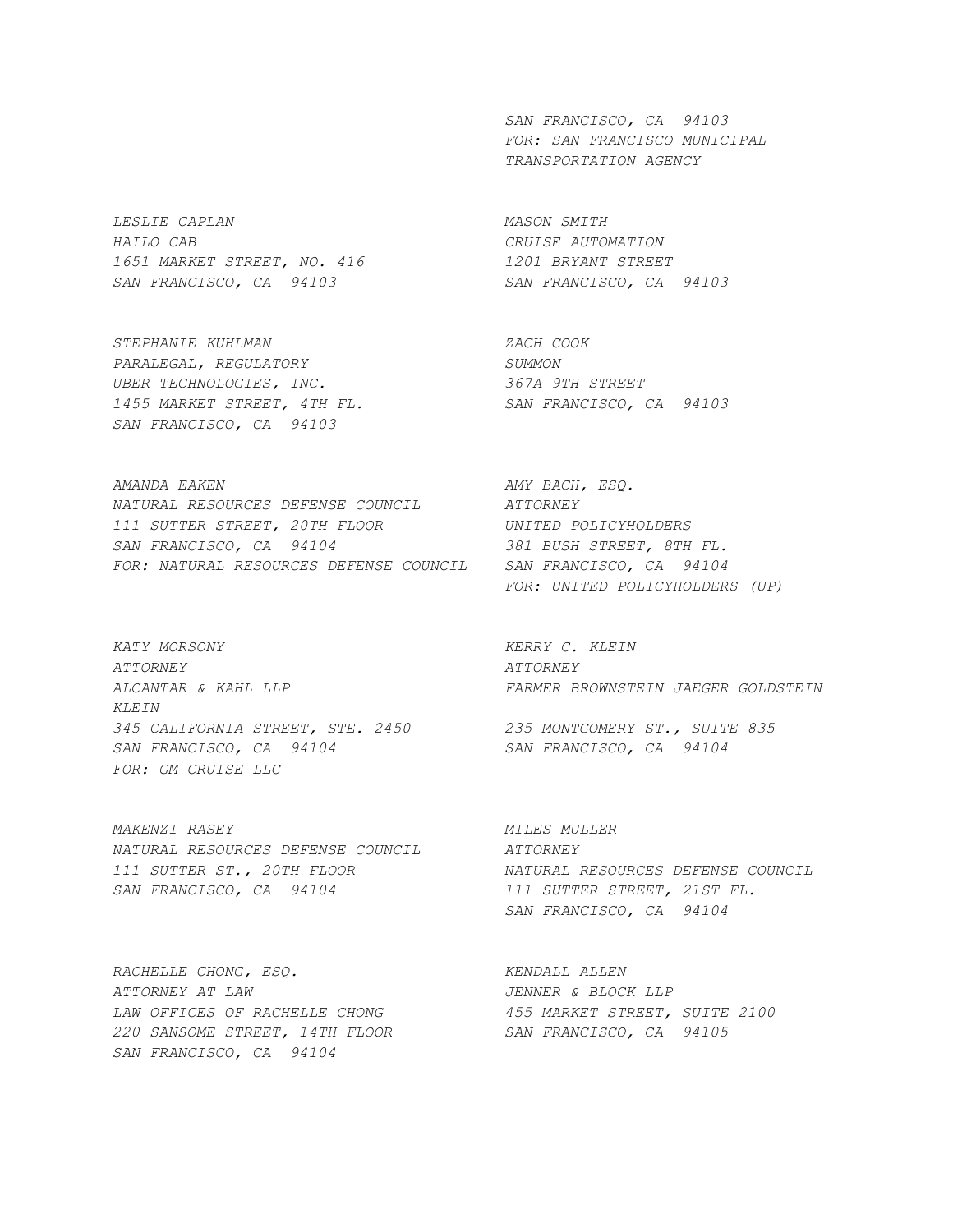*PEJMAN MOSHFEGH SARAH MCBRIDE ATTORNEY AT LAW REUTERS MORGAN, LEWIS & BOCKIUS LLP 425 MARKET STREET, SUITE 500 ONE MARKET, SPEAR STREET TOWER SAN FRANCISCO, CA 94105 SAN FRANCISCO, CA 94105* 

*STODDARD F. JACKSON LAURIE EDELSTEIN ATTORNEY AT LAW*<br> *MORGAN, LEWIS & BOCKIUS LLP*<br> *ASS MARKET STREET OWER ASS MARKET STREET,*<br> *ONE MARKET, SPEAR STREET TOWER SAN FRANCISCO, CA MORGAN, LEWIS & BOCKIUS LLP 455 MARKET STREET, SUITE 2100 ONE MARKET, SPEAR STREET TOWER SAN FRANCISCO, CA 94105-2453 SAN FRANCISCO, CA 94105* 

*MICHAEL G. SCHINNER SALLE YOO SCHINNER LAW GROUP GENERAL COUNSEL 96 JESSE STREET UBER TECHNOLOGIES SAN FRANCISCO, CA 94105-2926 405 HOWARD STREET, STE. 550* 

*AICHI DANIEL ANNETTE TRAN SR COUNSEL, PRODUCT SAFETY, REGULATORY & COUNSEL - REGULATORY COMPLIANCE CRUISE LLC LYFT, INC. COMPLIANCE 185 BERRY STREET 333 BRANNAN STREET SAN FRANCISCO, CA 94107 SAN FRANCISCO, CA 94107* 

*BLAIRE STOKES BRETT COLLINS 185 BERRY STREET, STE. 5000 LYFT, INC. SAN FRANCISCO, CA 94107 185 BERRY STREET* 

*DEMETRIUS REAGANS NADIA ANDERSON, PH.D. 185 BERRY STREET, SUITE 5000 CRUISE LLC SAN FRANCISCO, CA 94107 333 BRANNAN STREET* 

*PAUL AUGUSTINE PRASHANTHI RAMAN SENIOR MANAGER, SUSTAINABILITY DIRECTOR, GOVERNMENT RELATIONS LYFT, INC. CRUISE LLC 185 BERRY STREET, SUITE 5000 333 BRANNAN STREET SAN FRANCISCO, CA 94107 SAN FRANCISCO, CA 94107* 

 *SAN FRANCISCO, CA 94105-2999* 

*LYFT, INC. DIR - LEGAL, REGULATORY COMPLIANCE SAN FRANCISCO, CA 94107* 

*LYFT, INC. MANAGER, GOVERNMENT RELATIONS* 

 *SAN FRANCISCO, CA 94107*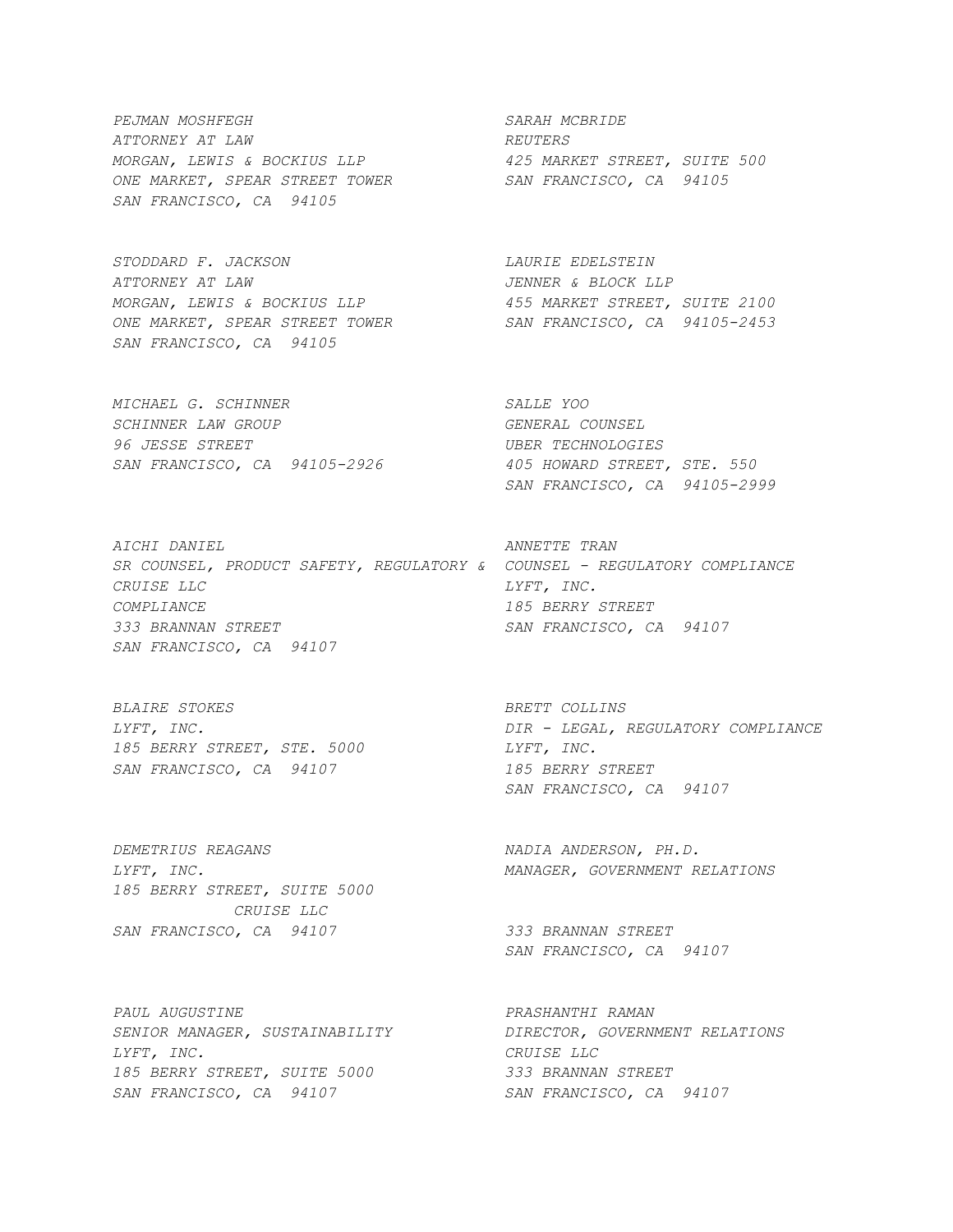*TRACI LEE JIRI MINARIK 185 BERRT STREET, STE, 5000 SAN FRANCISCO, CA 94107* 

*BRYAN GOEBEL GUIDO IANNETTI KQED PUBLIC RADIO FLEET MANAGER 2601 MARIPOSA STREET SF GREEN CAB SAN FRANCISCO, CA 94110 3031 MISSION ST.* 

*JEFFREY ROSEN ANNA FERO VICE PRESIDENT ATTORNEY SAN FRANCISCO CAB DRIVERS ASSOCIATION DAVIS WRIGHT TREMAINE LLP 3234A FOLSOM STREET 505 MONTGOMERY STREET, SUITE 800 SAN FRANCISCO, CA 94110-5265 SAN FRANCISCO, CA 94111* 

*DANIEL ROCKEY HEATHER SOMERVILLE PARTNER THOMSON REUTERS BRYAN CAVE LEIGHTON PAISNER LLP 50 CALIFORNIA STREET THREE EMBARCADERO CENTER, 7TH FL SAN FRANCISCO, CA 94111 SAN FRANCISCO, CA 94111 FOR: LYFT, INC.* 

*JACK STODDARD JOHN MCINTYRE MANATT PHELPS & PHILLIPS, LLP ATTORNEY SANFRANCISCO, CA 94111 505 SANSOME ST., STE. 900* 

*LORI ANNE DOLQUEIST, ESQ PATRICK FERGUSON ATTORNEY AT LAW ATTORNEY NOSSAMAN LLP DAVIS WRIGHT TREMAINE LLP*  SAN FRANCISCO, CA 94111 SAN FRANCISCO, CA 94111

*TAHIYA SULTAN TONY BRUNELLO LLC DAVIS WRIGHT TREMAINE LLP 1 EMBARCADERO CENTER, STE. 1060* 

*SR. PUBLIC POLICY MGR 1215 PACIFIC AVENUE, APT. NO. 103 LYFT INC. SAN FRANCISCO, CA 94109-2756* 

 *SAN FRANCISCO, CA 94110* 

*ONE EMBARCADERO CENTER, 30TH FL. GOODIN, MACBRIDE, SQUERI & DAY, LLP SAN FRANCISCO, CA 94111* 

*50 CALIFORNIA STREET, 34TH LR. 505 MONTGOMERY STREET, SUITE 800* 

*ATTORNEY CALIFORNIA STRATEGIES & ADVOCACY,*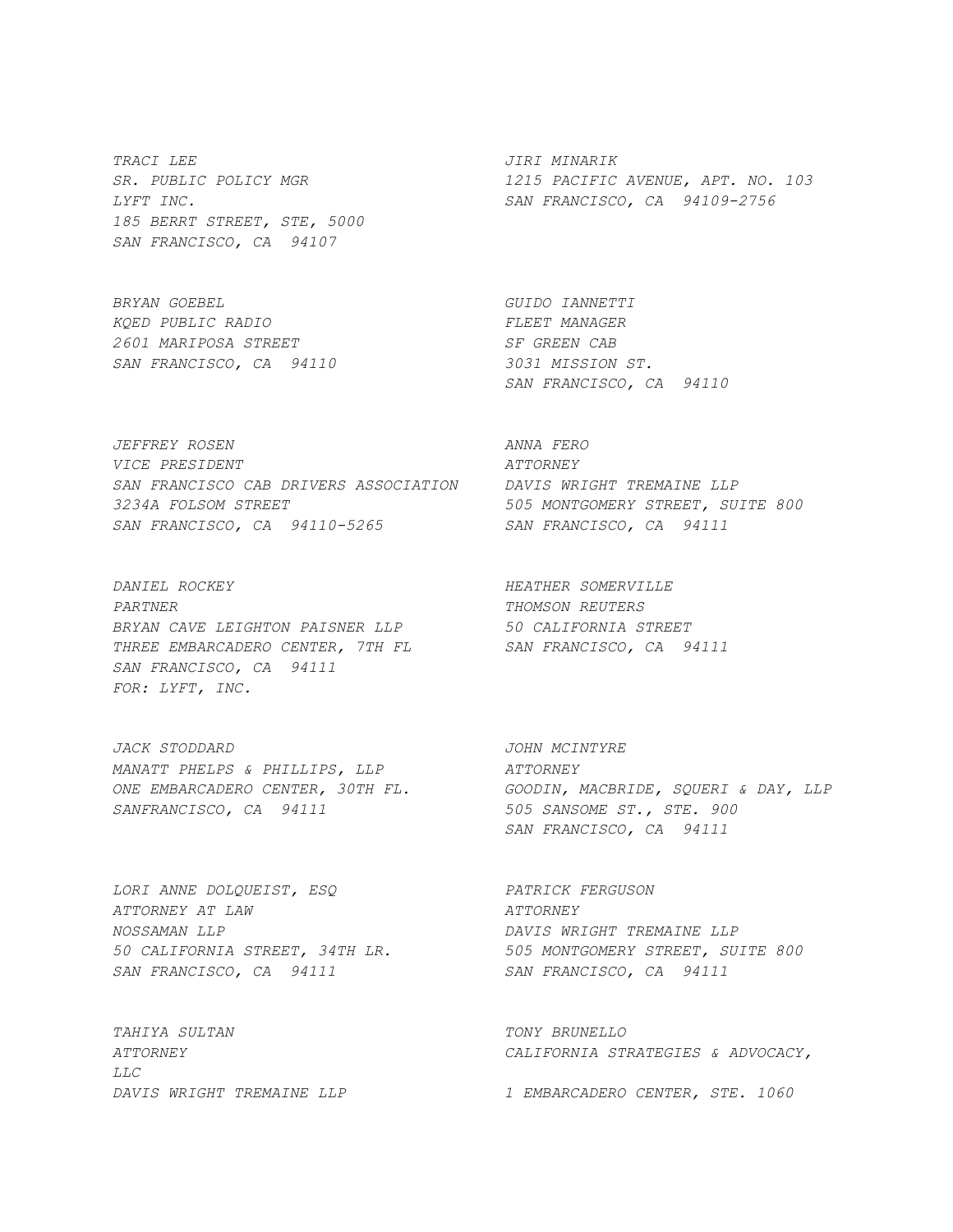*505 MONTGOMERY STREET, STE. 800 SAN FRANCISCO, CA 94111 SAN FRANCISCO, CA 94111* 

*VIDHYA PRABHAKARAN MARTIN A. MATTES ATTORNEY ATTORNEY AT LAW DAVIS WRIGHT TREMAINE, LLP NOSSAMAN GUTHNER KNOX & ELLIOTT, LLP 505 MONTGOMERY STREET, STE. 800 50 CALIFORNIA STREET, 34TH FLOOR SAN FRANCISCO, CA 94111 SAN FRANCISCO, CA 94111-4799 FOR: UBER* 

*ROBERT MAGUIRE CHARLES SCHOELLENBACH ATTORNEY 1388 HAIGHT STREET, NO. 93*  DAVIS WRIGHT TREMAINE, LLP SAN FRANCISCO, CA 94117 *505 MONTGOMERY STREET, SUITE 800 SAN FRANCISCO, CA 94111-6533 FOR: RASIER-CA, LLC* 

*MARTINET PHAN NADIA PABST SILVERRIDE WEST ROAD STRATEGIES 425 DIVISADERO ST. SUITE 201* 507 HAIGHT STREET<br>
SAN FRANCISCO, CA 94117 5AN FRANCISCO, CA 94117 SAN FRANCISCO, CA 94117

*EVA CHEONG NICHOLAST NIIRO SAN FRANCISCO INTERNATIONAL AIRPORT SAN FRANCISCO INTERNATIONAL AIRPORT INTERNATIONAL TERMINAL, 5TH FLOOR PO BOX 8097 PO BOX 8097 SAN FRANCISCO, CA 94128 SAN FRANCISCO, CA 94128* 

*ASHLEY FILLMORE EARL NICHOLAS SELBY ATTORNEY ATTORNEY AT LAW SAN FRANCISCO, CA 94158 PALO ALTO, CA 94301* 

*KEVIN FISHER VALERIE FUGIT*  SR. DEPUTY CITY ATTORNEY **VOYAGE AUTO, INC.** *CITY OF SAN JOSE 844 E CHARLESTON RD. 200 EAST SANTA CLARA STREET PALO ALTO, CA 94303 SAN JOSE, CA 94301 FOR: CITY OF SAN JOSE* 

*UBER TECHNOLOGIES, INC. LAW OFFICES OF EARL NICHOLAS SELBY 1515 THIRD STREET 530 LYTTON AVENUE, 2ND FL. FOR: HOPSKIPDRIVE, INC.*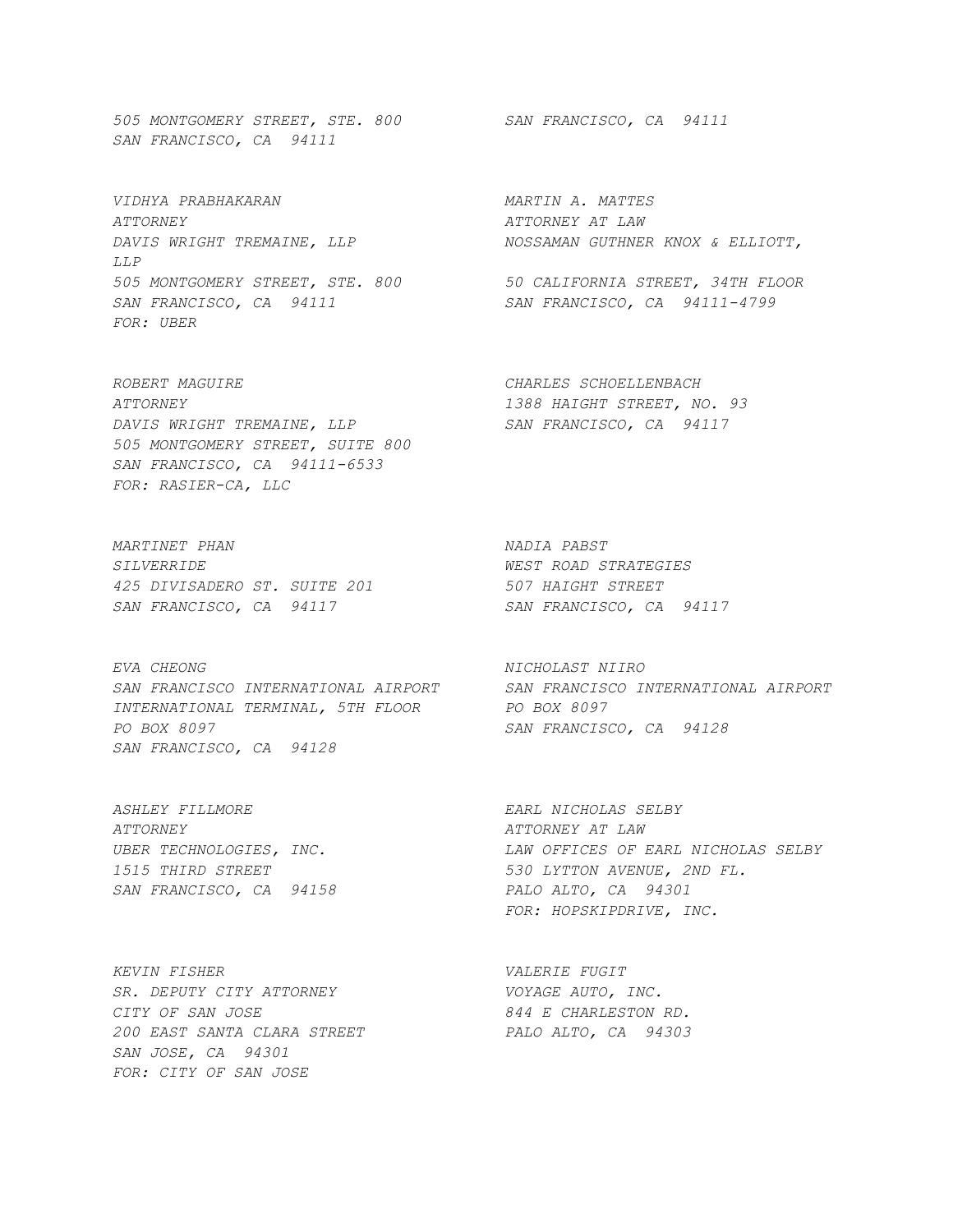*APARNA PALADUGU BENJAMIN J. FUCHS ZOOX, INC. ATTORNEY* 

*GORDON SUNG MAX HARRIS DIR - LEGAL PONY.AI PONY.AI, INC. 3501 GATEWAY BLVD. 3501 GATEWAY BLVD. FREMONT, CA 94538 FREMONT, CA 94538 FOR: PONY.AI, INC.* 

*TIFFANY ZHAO ANITA TAFF-RICE PONY.AI ATTORNEY 3501 GATEWAY BLVD. ICOMMLAW* 

*PARTNER LEGAL ASSISTANT CALIBER STRATEGIES SIERRA CLUB* 

*PAUL D. HERNANDEZ PAUL D. HERNANDEZ POLICY MGR. PRINCIPAL REGULATORY ANALYST CENTER FOR SUSTAINABLE ENERGY EAST BAY COMMUNITY ENERGY 426 17TH STREET, STE. 700 1999 HARRISON ST., STE. 800 OAKLAND, CA 94612 OAKLAND, CA 94612* 

*MICHAEL REICH STAN TOY PROFESSOR DEPUTY SEALER UNIVERSITY OF CALIFORNIA, BERKELEY SANTA CLARA COUNTY 2521 CHANNING WAY DIV. OF WEIGHTS AND MEASURES BERKELEY, CA 94720 1553 BERGER DRIVE, BLDG 1* 

*CAMILLE WAGNER COLBY BERMEL KP PUBLIC AFFAIRS POLITICO 621 CAPITOL MALL, SUITE 1900 925 L STREET STE 150* 

*1149 CHESS DRIVE WEINBERG, ROGER & ROSENFELD, APC FOSTER CITY, CA 94404 1001 MARINA VILLAGE PKWY, STE. 200 ALAMEDA, CA 94501* 

*FREMONT, CA 94538 1547 PALOS VERDES, STE. 298 FOR: PONY.AI, INC. WALNUT CREEK, CA 94597* 

*MANAL YAMOUT MIRIAM RAFFEL-SMITH 1550 5TH ST. ENVIRONMENTAL LAW PROGRAM OAKLAND, CA 94607 2101 WEBSTER ST., SUITE 1300 OAKLAND, CA 94612* 

 *SAN JOSE, CA 95112*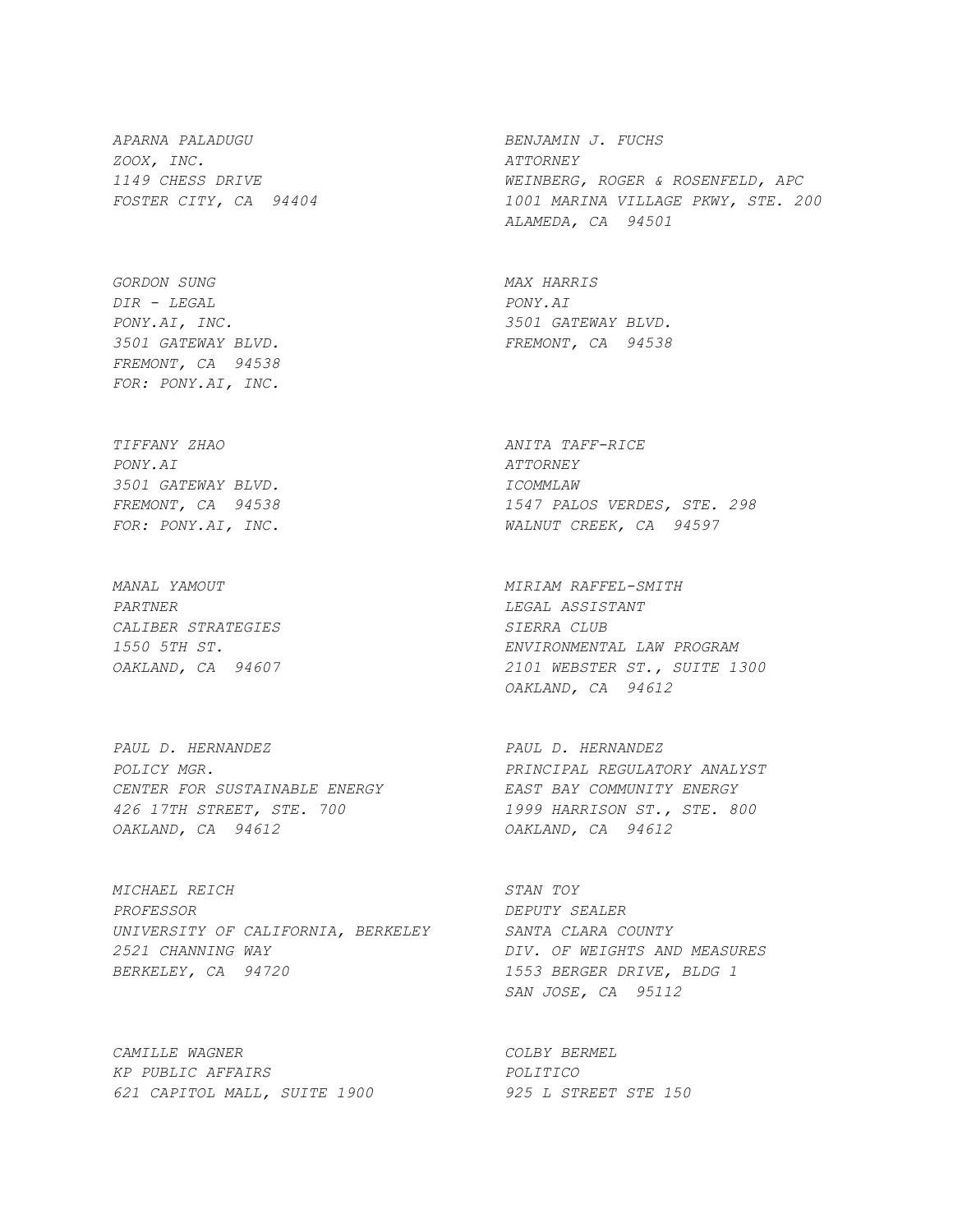*DON GILBERT DOUGLAS ITO EDELSTEIN GILBERT ROBSON & SMITH, LLC CALIF PUBLIC UTILITIES COMMISSION 1127 11TH STREET, SUITE 1030 CONSUMER PROTECTION AND ENFORCEMENT DIVI SACRAMENTO, CA 95814 300 Capitol Mall* 

*GEORGE HATAMIYA JACQUELINE R. KINNEY ASSOCIATE PRINCIPAL CONSULTANT & COM 1215 K STREET, SUITE 1220 STATE CAPITOL, ROOM 5046* 

*JASON IKERD JUANITA MARTINEZ 1127 11TH STREET, SUITE 1030 GOVN'T RELATIONS MGR. SACRAMENTO, CA 95814 GENERAL MOTORS LLC* 

*MELANIE SLOCUM NICOLINA HERNANDEZ DEWEY SQUARE GROUP 1510 14TH STREET 1215 K STREET SACRAMENTO, CA 95814 SACRAMENTO, CA 95814* 

*SARAH JOHNSON MANAL YAMOUT MCDERMID SCHOTT & LITES ADVOCATES CALIBER STRATEGIES 1510 14 TH STREET PO BOX 160724 SACRAMENTO, CA 95814 SACRAMENTO, CA 95816* 

*LYNN HAUG JAMES ESPARZA ELLISON, SCHNEIDER & HARRIS L.L.P. CALIF PUBLIC UTILITIES COMMISSION SACRAMENTO, CA 95816-5931 180 Promenade Circle, Suite 115 FOR: LYFT, INC. Sacramento, CA 95834* 

*SACRAMENTO, CA 95814 SACRAMENTO, CA 95814* 

 *Sacramento, CA 95814* 

*DEWEY SQUARE GROUP SENATE COMMITTEE ENERGY, UTILITIES* 

*SACRAMENTO, CA 95814 SACRAMENTO, CA 95814* 

 *925 L STREET, STE. 1485 SACRAMENTO, CA 95814* 

**SENIOR ASSOCIATE** SCHOTT & LITES ADVOCATES

*2600 CAPITOL AVENUE, SUITE 400 RAIL CROSSINGS & ENGINEERING BRANCH*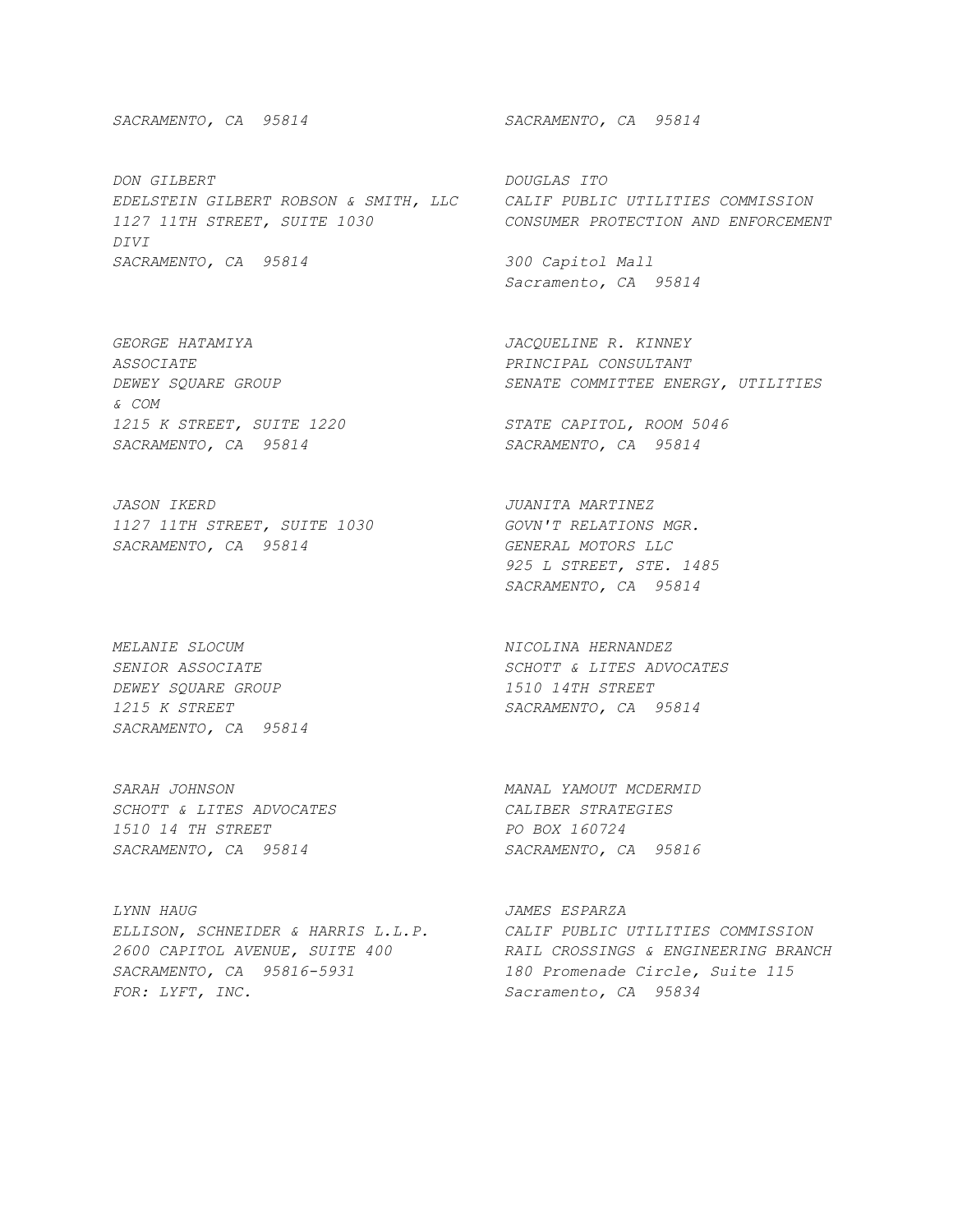#### *State Service*

*MICHAEL MINKUS VALERIE KAO LEGISLATIVE LIAISON ALJ DIVISION CPUC - OFFICE OF GOV'T AFFAIRS CALIFORNIA PUBLIC UTILITIES COMMISSION EMAIL ONLY EMAIL ONLY EMAIL ONLY, CA 00000 EMAIL ONLY, CA 00000* 

*CPUC - LEGAL ADRIANNE E. JOHNSON EMAIL ONLY CALIF PUBLIC UTILITIES COMMISSION EMAIL ONLY, CA 00000 TRANSPORTATION ENFORCEMENT BRANCH 320 West 4th Street Suite 500 Los Angeles, CA 90013* 

*ANTRANIG G. GARABETIAN SHANNA FOLEY CALIF PUBLIC UTILITIES COMMISSION CALIF PUBLIC UTILITIES COMMISSION RAIL CROSSINGS & ENGINEERING BRANCH LEGAL DIVISION 320 West 4th Street Suite 500 320 West 4th Street Suite 500 Los Angeles, CA 90013 Los Angeles, CA 90013* 

VAROUJAN JINBACHIAN **ANTHONY MANZO** *CALIF PUBLIC UTILITIES COMMISSION CALIF PUBLIC UTILITIES COMMISSION RAIL TRANSIT SAFETY BRANCH LEGAL DIVISION 320 West 4th Street Suite 500 ROOM 5125 Los Angeles, CA 90013 505 VAN NESS AVENUE* 

*BRIAN KAHRS CHRISTOPHER CHOW CALIF PUBLIC UTILITIES COMMISSION CALIF PUBLIC UTILITIES COMMISSION TRANSPORTATION ENFORCEMENT BRANCH NEWS AND SOCIAL MEDIA AREA 2-F ROOM 5301 505 VAN NESS AVENUE 505 VAN NESS AVENUE SAN FRANCISCO, CA 94102-3214 SAN FRANCISCO, CA 94102-3214* 

*CODY NAYLOR DAVID LEGGETT TRANSPORTATION ENFORCEMENT BRANCH RAIL OPERATIONS SAFETY BRANCH AREA AREA 2-C 505 VAN NESS AVENUE 505 VAN NESS AVENUE SAN FRANCISCO, CA 94102-3214 SAN FRANCISCO, CA 94102-3214* 

 *SAN FRANCISCO, CA 94102-3214* 

*CALIF PUBLIC UTILITIES COMMISSION CALIF PUBLIC UTILITIES COMMISSION*